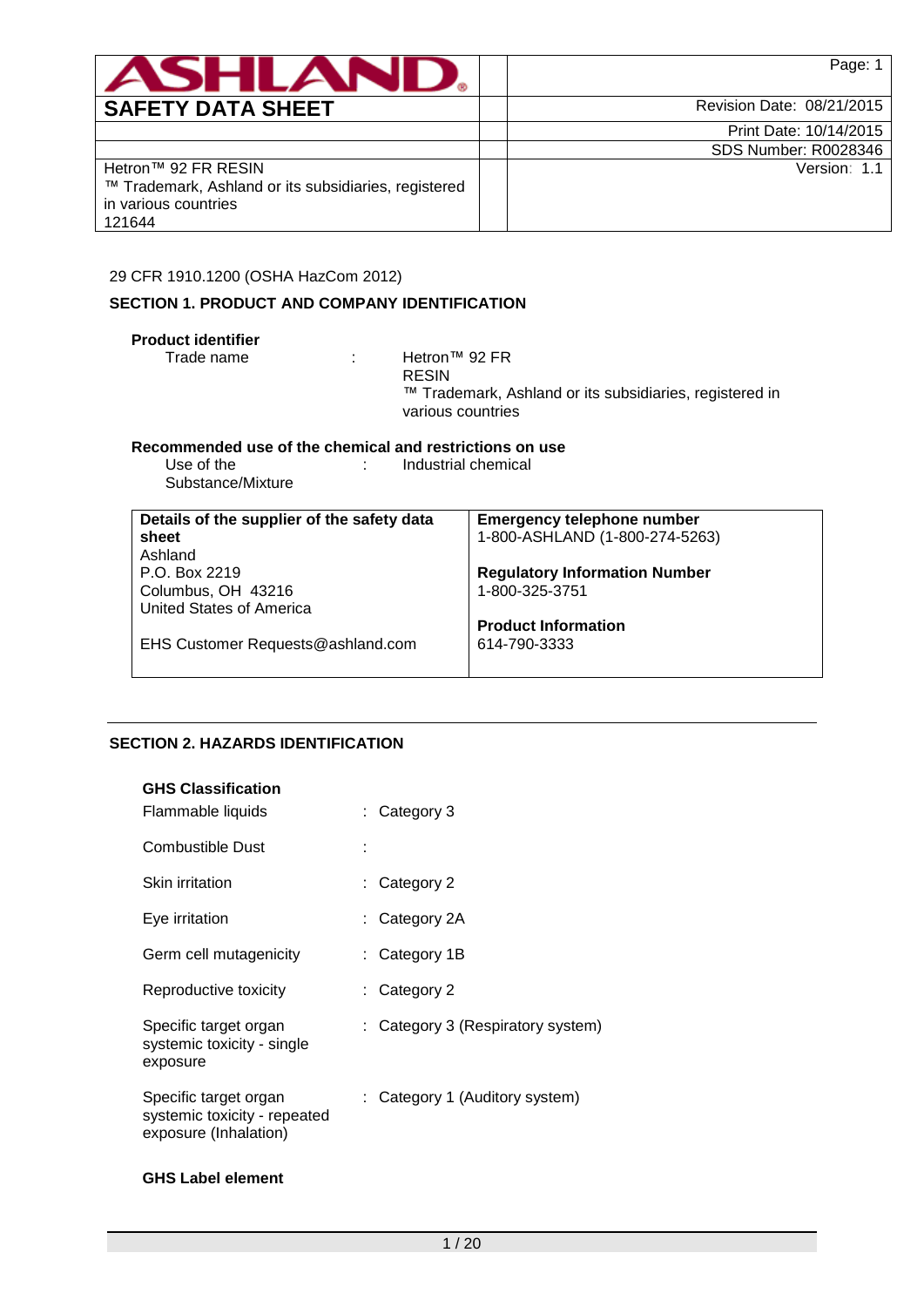|                          | Page: 2                   |
|--------------------------|---------------------------|
| <b>SAFETY DATA SHEET</b> | Revision Date: 08/21/2015 |

|  | Print Date: 10/14/2015 |
|--|------------------------|
|  |                        |

SDS Number: R0028346 Version: 1.1

Hetron™ 92 FR RESIN

| ™ Trademark, Ashland or its subsidiaries, registered |  |
|------------------------------------------------------|--|
| in various countries                                 |  |
| 121644                                               |  |

| Hazard pictograms               |                                                                                                                                                                                                                                                                                                                                                                                                                                                                                                                                                                                                                                                                                                                                                                                                                                                                                                                                                                                                                                                                                                                                                                                                                                                                                                                                                                                                                                                                                                                                                                                                                                                                                             |
|---------------------------------|---------------------------------------------------------------------------------------------------------------------------------------------------------------------------------------------------------------------------------------------------------------------------------------------------------------------------------------------------------------------------------------------------------------------------------------------------------------------------------------------------------------------------------------------------------------------------------------------------------------------------------------------------------------------------------------------------------------------------------------------------------------------------------------------------------------------------------------------------------------------------------------------------------------------------------------------------------------------------------------------------------------------------------------------------------------------------------------------------------------------------------------------------------------------------------------------------------------------------------------------------------------------------------------------------------------------------------------------------------------------------------------------------------------------------------------------------------------------------------------------------------------------------------------------------------------------------------------------------------------------------------------------------------------------------------------------|
| Signal Word                     | Danger                                                                                                                                                                                                                                                                                                                                                                                                                                                                                                                                                                                                                                                                                                                                                                                                                                                                                                                                                                                                                                                                                                                                                                                                                                                                                                                                                                                                                                                                                                                                                                                                                                                                                      |
| <b>Hazard Statements</b>        | Flammable liquid and vapor.<br>May form combustible dust concentrations in air.<br>Causes skin irritation.<br>Causes serious eye irritation.<br>May cause respiratory irritation.<br>May cause genetic defects.<br>Suspected of damaging fertility or the unborn child.<br>Causes damage to organs (Auditory system) through prolonged<br>or repeated exposure if inhaled.                                                                                                                                                                                                                                                                                                                                                                                                                                                                                                                                                                                                                                                                                                                                                                                                                                                                                                                                                                                                                                                                                                                                                                                                                                                                                                                  |
| <b>Precautionary Statements</b> | <b>Prevention:</b><br>Obtain special instructions before use.<br>Do not handle until all safety precautions have been read and<br>understood.<br>Keep away from heat/sparks/open flames/hot surfaces. - No<br>smoking.<br>Keep container tightly closed.<br>Ground/bond container and receiving equipment.<br>Use explosion-proof electrical/ ventilating/ lighting/ equipment.<br>Use only non-sparking tools.<br>Take precautionary measures against static discharge.<br>Do not breathe dust/ fume/ gas/ mist/ vapors/ spray.<br>Wash skin thoroughly after handling.<br>Do not eat, drink or smoke when using this product.<br>Use only outdoors or in a well-ventilated area.<br>Wear protective gloves/ protective clothing/ eye protection/ face<br>protection.<br><b>Response:</b><br>IF ON SKIN (or hair): Take off immediately all contaminated<br>clothing. Rinse skin with water/shower.<br>IF INHALED: Remove person to fresh air and keep comfortable<br>for breathing. Call a POISON CENTER or doctor/ physician if<br>you feel unwell.<br>IF IN EYES: Rinse cautiously with water for several minutes.<br>Remove contact lenses, if present and easy to do. Continue<br>rinsing.<br>IF exposed or concerned: Get medical advice/attention.<br>If skin irritation occurs: Get medical advice/attention.<br>If eye irritation persists: Get medical advice/attention.<br>Take off contaminated clothing and wash before reuse.<br>In case of fire: Use dry sand, dry chemical or alcohol-resistant<br>foam to extinguish.<br>Storage:<br>Store in a well-ventilated place. Keep container tightly closed.<br>Store in a well-ventilated place. Keep cool.<br>Store locked up. |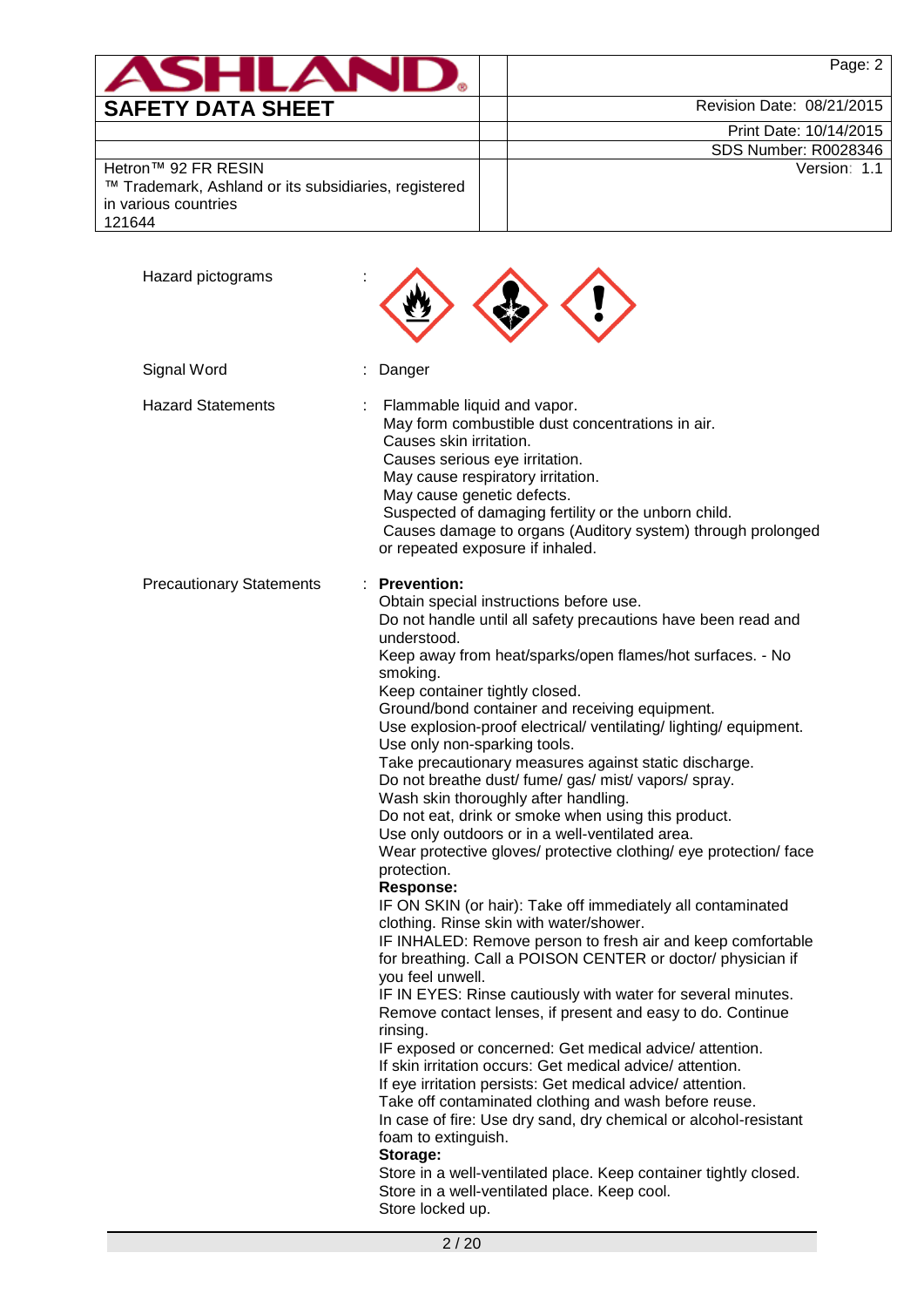

|                                                      | Print Date: 10/14/2015      |
|------------------------------------------------------|-----------------------------|
|                                                      | <b>SDS Number: R0028346</b> |
| Hetron™ 92 FR RESIN                                  | Version: 1.1                |
| ™ Trademark, Ashland or its subsidiaries, registered |                             |
| in various countries                                 |                             |
| 121644                                               |                             |

## **Disposal:**

Dispose of contents/ container to an approved waste disposal plant.

## **Other hazards**

Static Accumulating liquid

# **SECTION 3. COMPOSITION/INFORMATION ON INGREDIENTS**

| Substance / Mixture | : Mixture            |
|---------------------|----------------------|
| Chemical nature     | : Static Accumulator |
| Chemical nature     | : Defatter           |

## **Hazardous components**

| <b>Chemical Name</b>                         | CAS-No.  | Classification         | Concentration (%) |
|----------------------------------------------|----------|------------------------|-------------------|
| <b>STYRENE</b>                               | 100-42-5 | Flam. Liq. 3; H226     | 32.26             |
|                                              |          | Acute Tox. 4; H332     |                   |
|                                              |          | Skin Irrit. 2; H315    |                   |
|                                              |          | Eye Irrit. 2A; H319    |                   |
|                                              |          | STOT SE 3; H335        |                   |
|                                              |          | <b>STOT RE 1; H372</b> |                   |
|                                              |          | Asp. Tox. 1; H304      |                   |
|                                              |          |                        |                   |
| TRIETHYL PHOSPHATE                           | 78-40-0  | Acute Tox. 4; H302     | 2.10              |
|                                              |          | Eye Irrit. 2A; H319    |                   |
|                                              |          |                        |                   |
| <b>DIMETHYL</b><br><b>METHANEPHOSPHONATE</b> | 756-79-6 | Acute Tox. 4; H332     | 0.90              |
|                                              |          | Eye Irrit. 2A; H319    |                   |
|                                              |          | Muta. 1B; H340         |                   |
|                                              |          | Repr. 2; H361          |                   |
|                                              |          |                        |                   |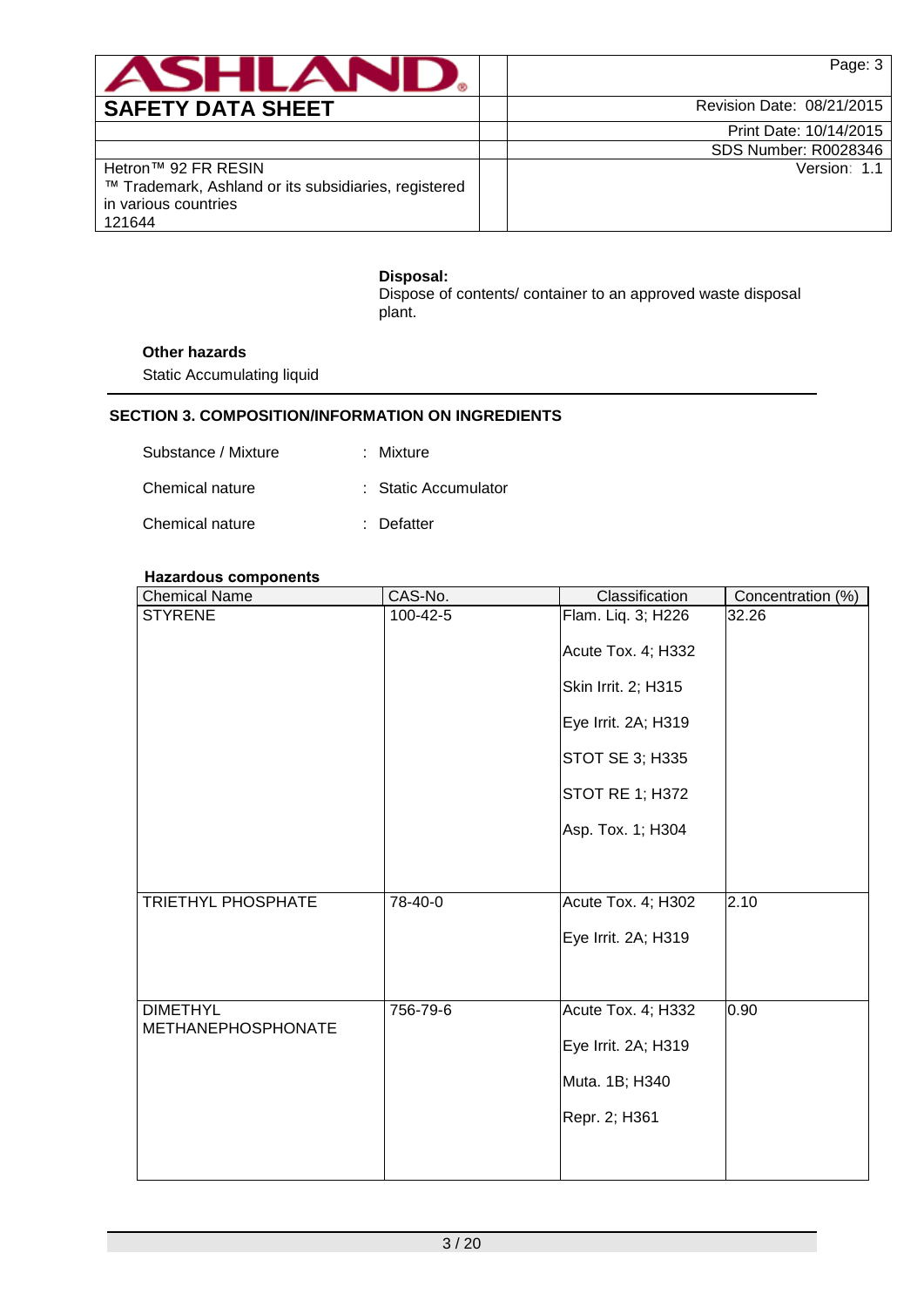|                                                                                                     | Page: 4                     |
|-----------------------------------------------------------------------------------------------------|-----------------------------|
| <b>SAFETY DATA SHEET</b>                                                                            | Revision Date: 08/21/2015   |
|                                                                                                     | Print Date: 10/14/2015      |
|                                                                                                     | <b>SDS Number: R0028346</b> |
| Hetron™ 92 FR RESIN<br>™ Trademark, Ashland or its subsidiaries, registered<br>in various countries | Version: 1.1                |
| 121644                                                                                              |                             |

# **SECTION 4. FIRST AID MEASURES**

| General advice                                                    | Move out of dangerous area.<br>Call a POISON CENTRE or doctor/physician if exposed or<br>you feel unwell.<br>Show this safety data sheet to the doctor in attendance.<br>Do not leave the victim unattended.                                                                                                                                                                                                                                                                                                                              |
|-------------------------------------------------------------------|-------------------------------------------------------------------------------------------------------------------------------------------------------------------------------------------------------------------------------------------------------------------------------------------------------------------------------------------------------------------------------------------------------------------------------------------------------------------------------------------------------------------------------------------|
| If inhaled                                                        | Move to fresh air.<br>IF INHALED: Call a POISON CENTER or doctor/ physician if<br>you feel unwell.<br>Keep patient warm and at rest.<br>If unconscious place in recovery position and seek medical<br>advice.                                                                                                                                                                                                                                                                                                                             |
| In case of skin contact                                           | : Remove contaminated clothing. If irritation develops, get<br>medical attention.<br>If on skin, rinse well with water.<br>Wash contaminated clothing before re-use.<br>If on clothes, remove clothes.                                                                                                                                                                                                                                                                                                                                    |
| In case of eye contact                                            | : Immediately flush eye(s) with plenty of water.<br>Remove contact lenses.<br>Protect unharmed eye.                                                                                                                                                                                                                                                                                                                                                                                                                                       |
| If swallowed                                                      | Obtain medical attention.<br>Do not give milk or alcoholic beverages.<br>Never give anything by mouth to an unconscious person.<br>If symptoms persist, call a physician.                                                                                                                                                                                                                                                                                                                                                                 |
| Most important symptoms<br>and effects, both acute and<br>delayed | Signs and symptoms of exposure to this material through<br>breathing, swallowing, and/or passage of the material through<br>the skin may include:<br>stomach or intestinal upset (nausea, vomiting, diarrhea)<br>irritation (nose, throat, airways)<br>confusion<br>Causes skin irritation.<br>Causes serious eye irritation.<br>May cause respiratory irritation.<br>May cause genetic defects.<br>Suspected of damaging fertility or the unborn child.<br>Causes damage to organs through prolonged or repeated<br>exposure if inhaled. |
| Notes to physician                                                | : No hazards which require special first aid measures.                                                                                                                                                                                                                                                                                                                                                                                                                                                                                    |

## **SECTION 5. FIREFIGHTING MEASURES**

| Suitable extinguishing media | : Use extinguishing measures that are appropriate to local |
|------------------------------|------------------------------------------------------------|
|                              | circumstances and the surrounding environment.             |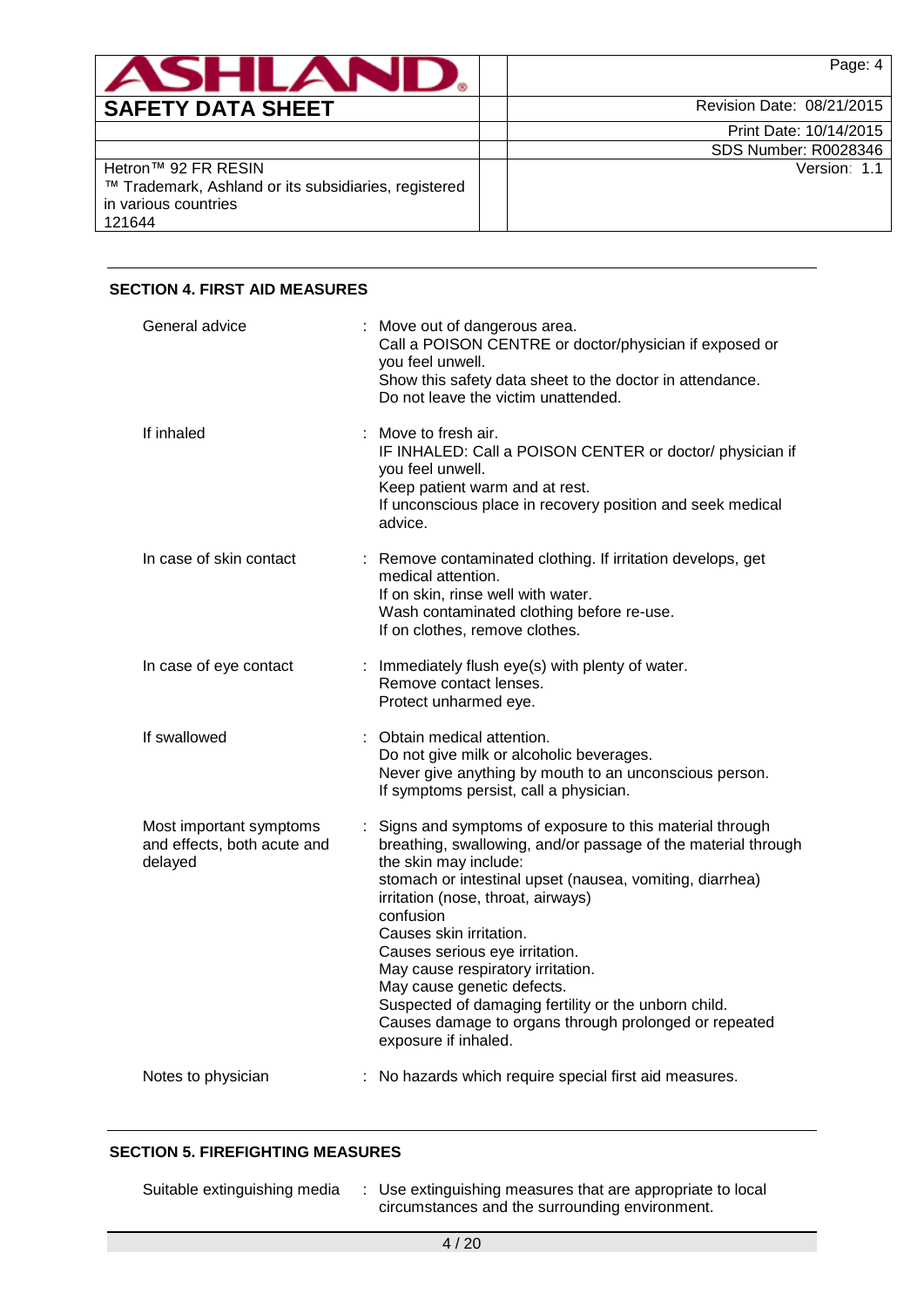

Print Date: 10/14/2015 SDS Number: R0028346

Version: 1.1

Hetron™ 92 FR RESIN ™ Trademark, Ashland or its subsidiaries, registered in various countries 121644

|                                                  |   | Water spray<br>Foam<br>Alcohol-resistant foam<br>Carbon dioxide (CO2)<br>Dry chemical                                                                                                                                                                                                                                                                                                                             |
|--------------------------------------------------|---|-------------------------------------------------------------------------------------------------------------------------------------------------------------------------------------------------------------------------------------------------------------------------------------------------------------------------------------------------------------------------------------------------------------------|
| Unsuitable extinguishing<br>media                |   | : High volume water jet                                                                                                                                                                                                                                                                                                                                                                                           |
| Specific hazards during<br>firefighting          |   | Organic dusts at sufficient concentration can form explosive<br>mixtures in air.<br>Never use welding or cutting torch on or near drum (even<br>empty) because product (even just residue) can ignite<br>explosively.<br>Beware of vapours accumulating to form explosive<br>concentrations. Vapours can accumulate in low areas.<br>Do not allow run-off from fire fighting to enter drains or water<br>courses. |
| Hazardous combustion<br>products                 |   | : Hydrocarbons<br>carbon dioxide and carbon monoxide<br>Oxides of phosphorus                                                                                                                                                                                                                                                                                                                                      |
| Specific extinguishing<br>methods                | t |                                                                                                                                                                                                                                                                                                                                                                                                                   |
|                                                  |   | Product is compatible with standard fire-fighting agents.                                                                                                                                                                                                                                                                                                                                                         |
| Further information                              |   | : Do not use a solid water stream as it may scatter and spread<br>fire.<br>Fire residues and contaminated fire extinguishing water must<br>be disposed of in accordance with local regulations.<br>Use a water spray to cool fully closed containers.<br>Polymerization will take place under fire conditions. If                                                                                                 |
|                                                  |   | polymerization occurs in a closed container, there is a<br>possibility it will rupture violently. Cool storage container with<br>water, if exposed to fire.                                                                                                                                                                                                                                                       |
| Special protective equipment<br>for firefighters |   | : In the event of fire, wear self-contained breathing apparatus.                                                                                                                                                                                                                                                                                                                                                  |

# **SECTION 6. ACCIDENTAL RELEASE MEASURES**

| : Evacuate personnel to safe areas.              |
|--------------------------------------------------|
| Remove all sources of ignition.                  |
| Use personal protective equipment.               |
| Ensure adequate ventilation.                     |
| Beware of vapours accumulating to form explosive |
|                                                  |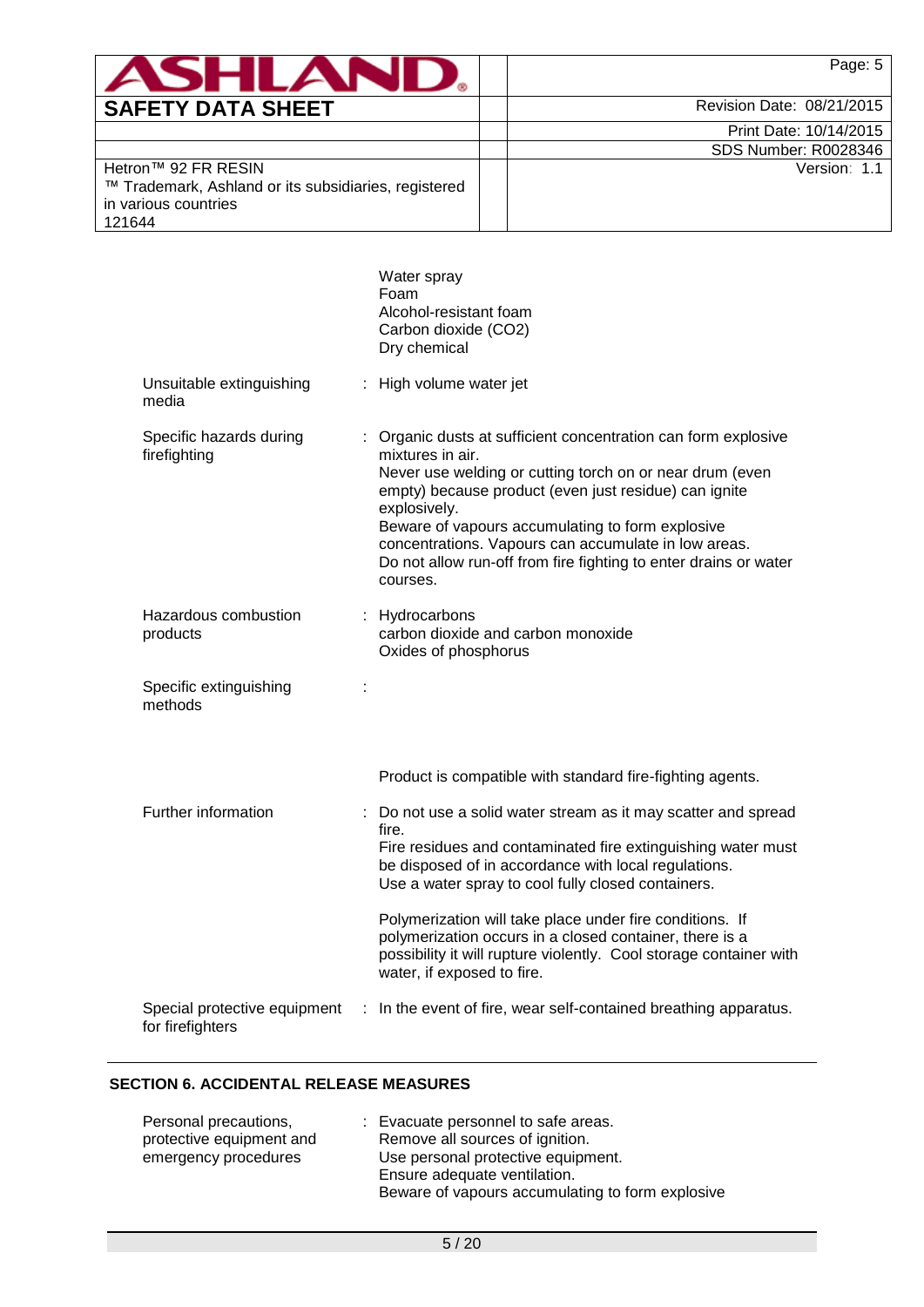| $\blacksquare$                                                                                                | Page: 6                   |
|---------------------------------------------------------------------------------------------------------------|---------------------------|
| <b>SAFETY DATA SHEET</b>                                                                                      | Revision Date: 08/21/2015 |
|                                                                                                               | Print Date: 10/14/2015    |
|                                                                                                               | SDS Number: R0028346      |
| Hetron™ 92 FR RESIN<br>™ Trademark, Ashland or its subsidiaries, registered<br>in various countries<br>121644 | Version: 1.1              |

|                                                          | concentrations. Vapours can accumulate in low areas.<br>Persons not wearing protective equipment should be excluded<br>from area of spill until clean-up has been completed.                                                               |
|----------------------------------------------------------|--------------------------------------------------------------------------------------------------------------------------------------------------------------------------------------------------------------------------------------------|
| Environmental precautions                                | : Prevent product from entering drains.<br>Prevent further leakage or spillage if safe to do so.<br>If the product contaminates rivers and lakes or drains inform<br>respective authorities.                                               |
| Methods and materials for<br>containment and cleaning up | : Contain spillage, and then collect with non-combustible<br>absorbent material, (e.g. sand, earth, diatomaceous earth,<br>vermiculite) and place in container for disposal according to<br>local / national regulations (see section 13). |
| Other information                                        | : Comply with all applicable federal, state, and local regulations.<br>Suppress (knock down) gases/vapours/mists with a water<br>spray jet.                                                                                                |

# **SECTION 7. HANDLING AND STORAGE**

| Advice on safe handling     | : Open drum carefully as content may be under pressure.<br>Avoid formation of aerosol.<br>Provide sufficient air exchange and/or exhaust in work rooms.<br>Do not breathe vapours/dust.<br>Do not smoke.<br>Container hazardous when empty.<br>Take precautionary measures against static discharges.<br>Avoid exposure - obtain special instructions before use.<br>Avoid contact with skin and eyes.<br>Smoking, eating and drinking should be prohibited in the<br>application area.<br>For personal protection see section 8.<br>Dispose of rinse water in accordance with local and national<br>regulations.<br>Secondary operations, such as grinding and sanding, may<br>produce dust.<br>Maintain good housekeeping. Do not permit dust layers to<br>accumulate, for example, on floors, ledges, and equipment, in<br>order to avoid any potential for dust explosion hazards.<br>For further guidance on prevention of dust explosions, refer to<br>National Fire Protection Association (NFPA) 654: "Standard<br>for the Prevention of Fire and Dust Explosions, from the<br>Manufacturing, Processing and Handling of Combustible<br>Particulate Solids". |
|-----------------------------|----------------------------------------------------------------------------------------------------------------------------------------------------------------------------------------------------------------------------------------------------------------------------------------------------------------------------------------------------------------------------------------------------------------------------------------------------------------------------------------------------------------------------------------------------------------------------------------------------------------------------------------------------------------------------------------------------------------------------------------------------------------------------------------------------------------------------------------------------------------------------------------------------------------------------------------------------------------------------------------------------------------------------------------------------------------------------------------------------------------------------------------------------------------------|
| Conditions for safe storage | Keep container tightly closed in a dry and well-ventilated<br>place.<br>Containers which are opened must be carefully resealed and<br>kept upright to prevent leakage.<br>Observe label precautions.                                                                                                                                                                                                                                                                                                                                                                                                                                                                                                                                                                                                                                                                                                                                                                                                                                                                                                                                                                 |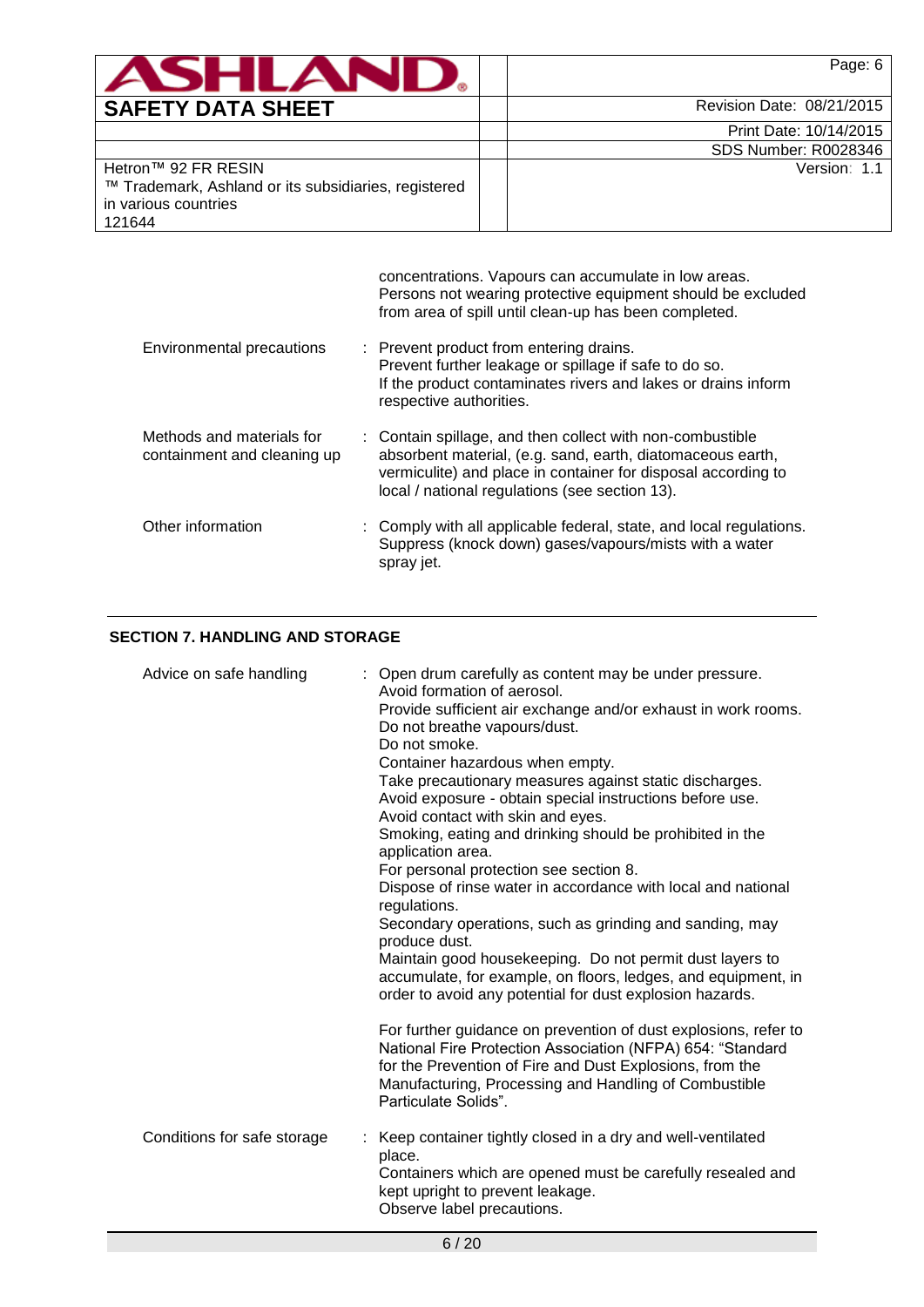

Print Date: 10/14/2015 SDS Number: R0028346

Version: 1.1

Hetron™ 92 FR RESIN ™ Trademark, Ashland or its subsidiaries, registered in various countries 121644

> No smoking. Electrical installations / working materials must comply with the technological safety standards.

# **SECTION 8. EXPOSURE CONTROLS/PERSONAL PROTECTION**

| Components with workplace control parameters |          |                                     |                                                         |                 |
|----------------------------------------------|----------|-------------------------------------|---------------------------------------------------------|-----------------|
| Components                                   | CAS-No.  | Value type<br>(Form of<br>exposure) | Control<br>parameters /<br>Permissible<br>concentration | <b>Basis</b>    |
| <b>STYRENE</b>                               | 100-42-5 | TWA                                 | 20 ppm                                                  | <b>ACGIH</b>    |
|                                              |          | <b>STEL</b>                         | 40 ppm                                                  | <b>ACGIH</b>    |
|                                              |          | <b>REL</b>                          | 50 ppm                                                  | NIOSH/GUID      |
|                                              |          |                                     | $215$ mg/m3                                             | Е               |
|                                              |          | <b>STEL</b>                         | 100 ppm<br>425 mg/m3                                    | NIOSH/GUID<br>Е |
|                                              |          | TWA                                 | $100$ ppm                                               | OSHA/Z2         |
|                                              |          | Ceiling                             | 200 ppm                                                 | OSHA/Z2         |
|                                              |          | MAX. CONC                           | 600 ppm                                                 | OSHA/Z2         |
| TRIETHYL PHOSPHATE                           | 78-40-0  | TWA                                 | 1 ppm<br>7.45 mg/m3                                     | WEEL            |

## **Biological occupational exposure limits**

| -----          |                   |             |                   |           |             |              |
|----------------|-------------------|-------------|-------------------|-----------|-------------|--------------|
| Components     | CAS-No.           | Control     | <b>Biological</b> | Sampling  | Permissible | <b>Basis</b> |
|                |                   | parameters  | specimen          | time      | concentrati |              |
|                |                   |             |                   |           | on          |              |
| <b>STYRENE</b> | 100-42-5          | styrene     | Venous            | Sampling  | $0.2$ mg/l  |              |
|                |                   |             | blood             | time: End |             |              |
|                |                   |             |                   | of shift. |             |              |
| Remarks:       | Semi-quantitative |             |                   |           |             |              |
|                |                   | Mandelic    | Creatinin         | Sampling  | $400$ mg/g  |              |
|                |                   | acid plus   | e in urine        | time: End |             |              |
|                |                   | phenylglyox |                   | of shift. |             |              |
|                |                   | ylic acid   |                   |           |             |              |
| Remarks:       | Nonspecific       |             |                   |           |             |              |

**Engineering measures** : Provide sufficient mechanical (general and/or local exhaust) ventilation to maintain exposure below exposure guidelines (if applicable) or below levels that cause known, suspected or apparent adverse effects.

Provide appropriate exhaust ventilation at places where dust is formed.

## **Personal protective equipment**

| Respiratory protection | In the case of vapour formation use a respirator with an |
|------------------------|----------------------------------------------------------|
|                        | approved filter.                                         |

A NIOSH-approved air-purifying respirator with an appropriate cartridge and/or filter may be permissible under certain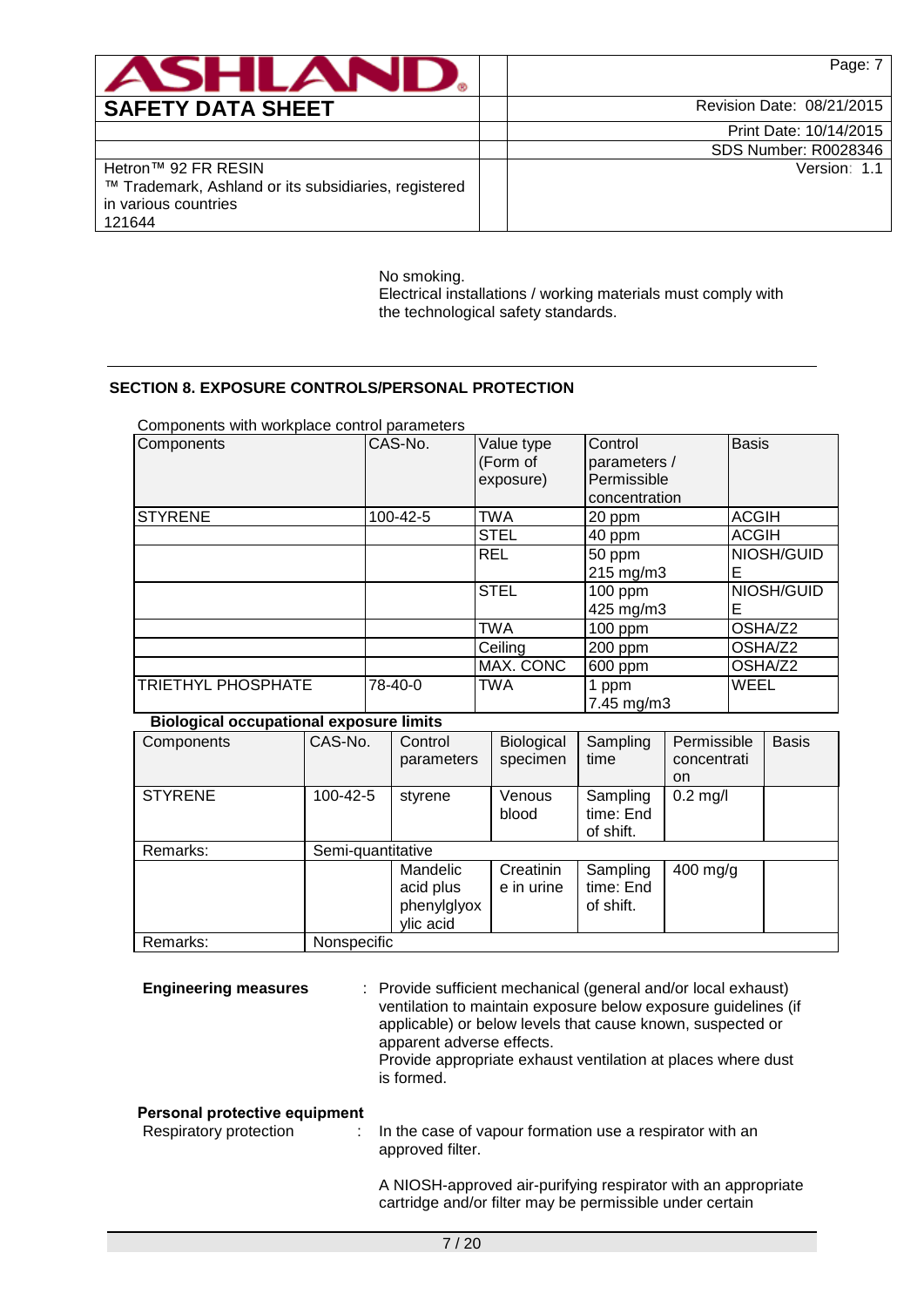| <b>SHI</b>                                                                                                    | Page: 8                   |
|---------------------------------------------------------------------------------------------------------------|---------------------------|
| <b>SAFETY DATA SHEET</b>                                                                                      | Revision Date: 08/21/2015 |
|                                                                                                               | Print Date: 10/14/2015    |
|                                                                                                               | SDS Number: R0028346      |
| Hetron™ 92 FR RESIN<br>™ Trademark, Ashland or its subsidiaries, registered<br>in various countries<br>121644 | Version: 1.1              |

|                          | circumstances where airborne concentrations are expected to<br>exceed exposure limits (if applicable) or if overexposure has<br>otherwise been determined. Protection provided by air-<br>purifying respirators is limited. Use a positive pressure, air-<br>supplied respirator if there is any potential for uncontrolled<br>release, exposure levels are not known or any other<br>circumstances where an air-purifying respirator may not<br>provide adequate protection. |
|--------------------------|-------------------------------------------------------------------------------------------------------------------------------------------------------------------------------------------------------------------------------------------------------------------------------------------------------------------------------------------------------------------------------------------------------------------------------------------------------------------------------|
| Hand protection          |                                                                                                                                                                                                                                                                                                                                                                                                                                                                               |
| Remarks                  | The suitability for a specific workplace should be discussed<br>with the producers of the protective gloves.                                                                                                                                                                                                                                                                                                                                                                  |
| Eye protection           | Wear chemical splash goggles when there is the potential for<br>exposure of the eyes to liquid, vapor or mist.                                                                                                                                                                                                                                                                                                                                                                |
| Skin and body protection | Wear as appropriate:<br>impervious clothing<br>Safety shoes<br>Flame-resistant clothing<br>Choose body protection according to the amount and<br>concentration of the dangerous substance at the work place.<br>Discard gloves that show tears, pinholes, or signs of wear.<br>Wear resistant gloves (consult your safety equipment<br>supplier).                                                                                                                             |
| Hygiene measures         | Wash hands before breaks and at the end of workday.<br>When using do not eat or drink.<br>When using do not smoke.                                                                                                                                                                                                                                                                                                                                                            |
|                          |                                                                                                                                                                                                                                                                                                                                                                                                                                                                               |

# **SECTION 9. PHYSICAL AND CHEMICAL PROPERTIES**

| Physical state               | : liquid                                   |
|------------------------------|--------------------------------------------|
| Odour                        | pungent                                    |
| Odour Threshold              | : No data available                        |
| рH                           | : No data available                        |
| Melting point/freezing point | : No data available                        |
| Boiling point/boiling range  | : 293 °F / 145 °C                          |
| Flash point                  | : 84 °F / 29 °C<br>Method: Seta closed cup |
| Evaporation rate             | : No data available                        |
| Flammability (solid, gas)    |                                            |
|                              |                                            |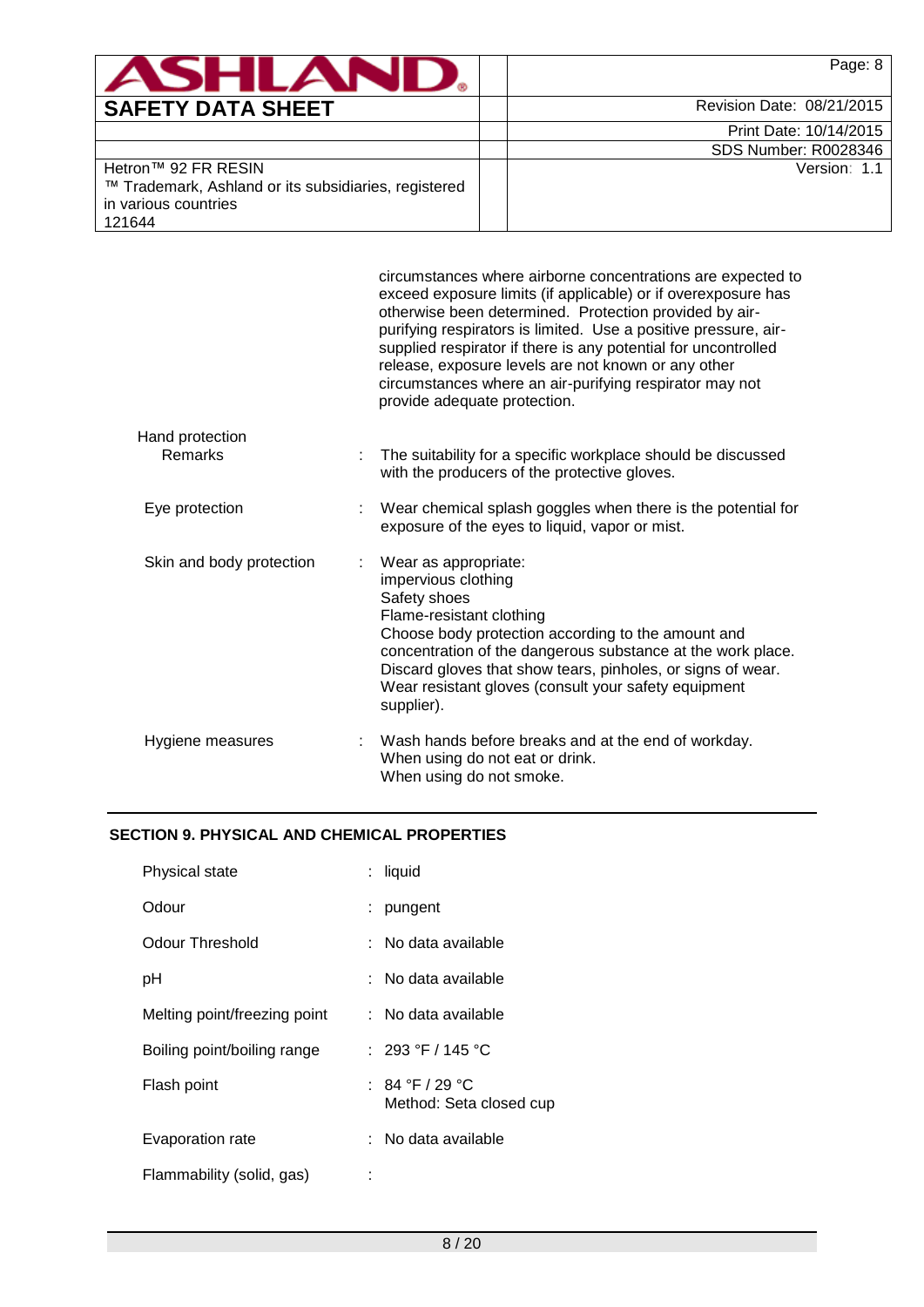| )ATA SHEET<br>.CETY D.<br><b>GAI</b> |  |  |
|--------------------------------------|--|--|

Revision Date: 08/21/2015

| Print Date: 10/14/2015      |
|-----------------------------|
| <b>SDS Number: R0028346</b> |

Version: 1.1

| Hetron™ 92 FR RESIN                                  |
|------------------------------------------------------|
| ™ Trademark, Ashland or its subsidiaries, registered |
| in various countries                                 |
| 121644                                               |

May form combustible dust concentrations in air (during processing).

| Flammability (liquids)                          | : Static Accumulating liquid                              |
|-------------------------------------------------|-----------------------------------------------------------|
| Flammability (liquids)<br>Upper explosion limit | : $6.1\%$ (V)                                             |
| Lower explosion limit                           | 1.1 %(V)                                                  |
| Vapour pressure                                 | : 8.53248 hPa (25 °C)<br><b>Calculated Vapor Pressure</b> |
| Relative vapour density                         | $: > 1$ AIR=1                                             |
| Relative density                                | : $1.28$ (77.00 °F)                                       |
| Density                                         | : 1.28 g/cm3 (77.0 $\degree$ F)                           |
| Solubility(ies)<br>Water solubility             | $:$ insoluble                                             |
| Solubility in other solvents                    | : No data available                                       |
| Partition coefficient: n-<br>octanol/water      | No data available                                         |
| Thermal decomposition                           | : No data available                                       |
| Viscosity<br>Viscosity, dynamic                 | No data available<br>÷.                                   |
| Viscosity, kinematic                            | : > 20.5 mm2/s (40 °C)                                    |
| Oxidizing properties                            | No data available                                         |

# **SECTION 10. STABILITY AND REACTIVITY**

| Reactivity                            | : No decomposition if stored and applied as directed.                                                                                                                                                                                                                                                                    |
|---------------------------------------|--------------------------------------------------------------------------------------------------------------------------------------------------------------------------------------------------------------------------------------------------------------------------------------------------------------------------|
| Chemical stability                    | : Stable under recommended storage conditions.                                                                                                                                                                                                                                                                           |
| Possibility of hazardous<br>reactions | : Hazardous polymerisation may occur.<br>Vapours may form explosive mixture with air.<br>This product does not present a dust explosion hazard as<br>delivered. However, fine dust dispersed in air in sufficient<br>concentrations, and in the presence of an ignition source, is a<br>potential dust explosion hazard. |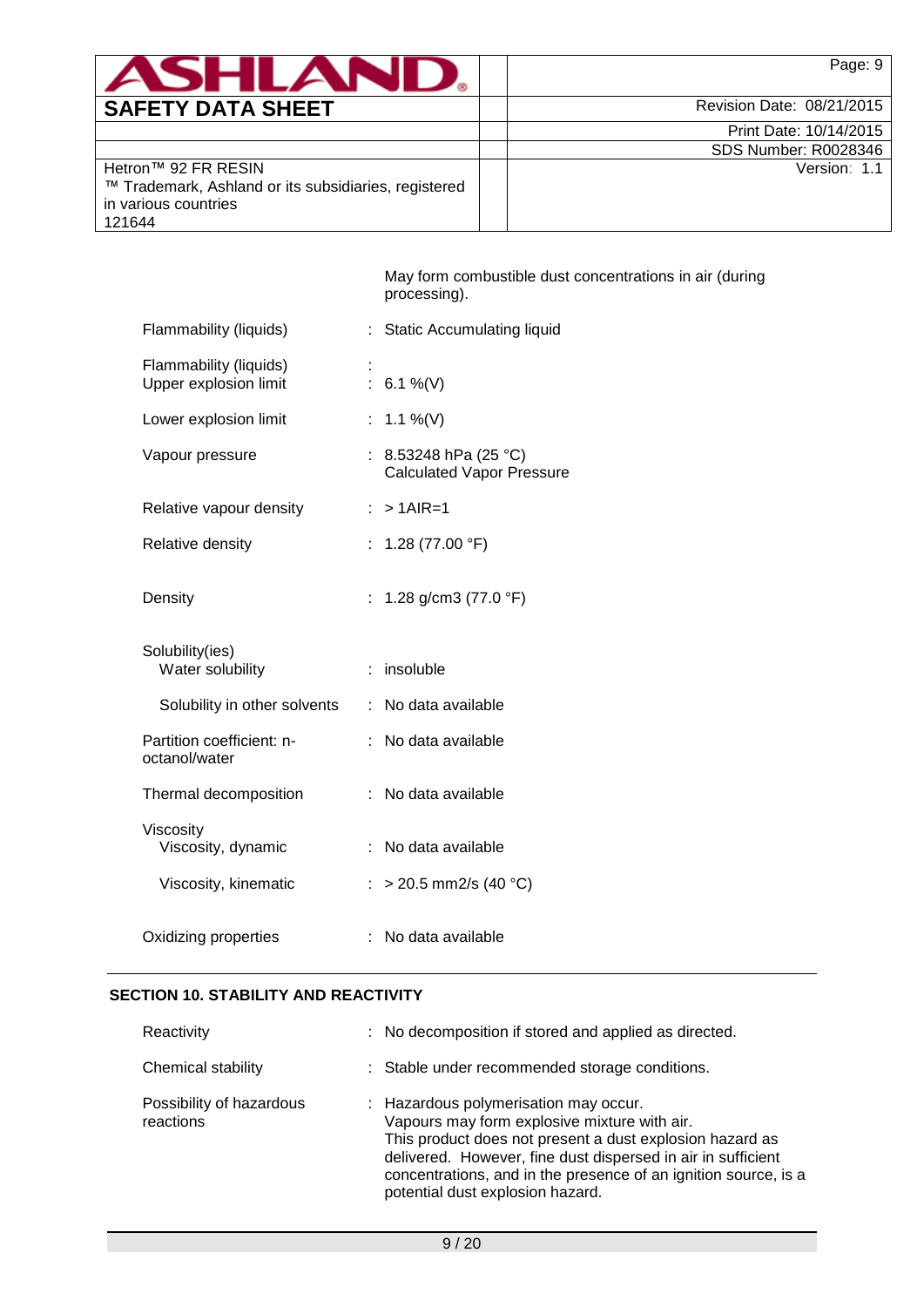| <b>SAFETY DATA SHEET</b> |  |  |
|--------------------------|--|--|

Revision Date: 08/21/2015

| Print Date: 10/14/2015      |  |  |  |
|-----------------------------|--|--|--|
| <b>SDS Number: R0028346</b> |  |  |  |
| Version: 1.1                |  |  |  |

Hetron™ 92 FR RESIN ™ Trademark, Ashland or its subsidiaries, registered in various countries 121644

Conditions to avoid : Heat, flames and sparks. excessive heat Exposure to air. Exposure to sunlight. Incompatible materials : Acids aluminum aluminum chloride Bases Copper Copper alloys halogens iron chloride metal salts Strong oxidizing agents Peroxides Hazardous decomposition products carbon dioxide and carbon monoxide Hydrocarbons

# **SECTION 11. TOXICOLOGICAL INFORMATION**

| Information on likely routes of : Inhalation<br>exposure                                           | Skin contact<br>Eye Contact<br>Ingestion                                                                                                                |
|----------------------------------------------------------------------------------------------------|---------------------------------------------------------------------------------------------------------------------------------------------------------|
| <b>Acute toxicity</b><br>Not classified based on available information.<br>Components:<br>STYRENE: |                                                                                                                                                         |
| Acute oral toxicity                                                                                | : LD50 Oral (Rat): $> 2,000$ mg/kg                                                                                                                      |
| Acute inhalation toxicity                                                                          | : LC 50 (Rat): 11.8 mg/l, 2770 ppm<br>Exposure time: 4 h<br>Test atmosphere: vapour                                                                     |
|                                                                                                    | No observed adverse effect level (Humans): 100 ppm<br>Exposure time: 7 h<br>Test atmosphere: vapour                                                     |
| Acute dermal toxicity                                                                              | : LD 50 (Rat): $>$ 2,000 mg/kg<br>Method: OECD Test Guideline 402<br>Assessment: No adverse effect has been observed in acute<br>dermal toxicity tests. |

Oxides of phosphorus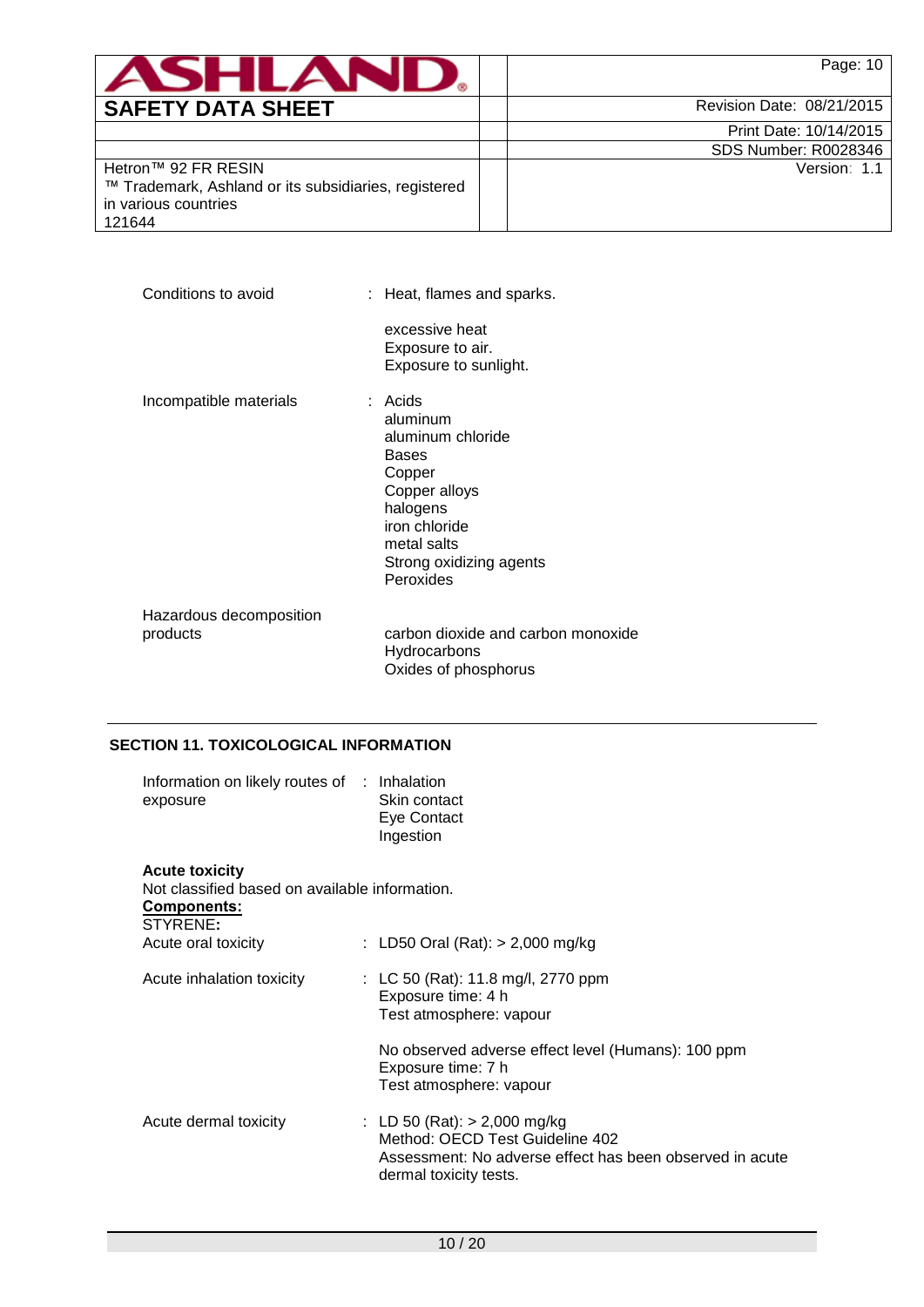|                          | <b>Page: 11</b>              |
|--------------------------|------------------------------|
| <b>SAFETY DATA SHEET</b> | 08/21/2015<br>Revision Date: |

Print Date: 10/14/2015 SDS Number: R0028346

Version: 1.1

Hetron™ 92 FR RESIN ™ Trademark, Ashland or its subsidiaries, registered in various countries 121644

| : LC 50 (Rat): $> 8.817$ mg/l<br>Acute inhalation toxicity<br>Exposure time: 4 h<br>Test atmosphere: dust/mist<br>Method: OECD Test Guideline 403<br>: LD 50 (Rabbit): $>$ 20 g/kg<br>Acute dermal toxicity<br>DIMETHYL METHANEPHOSPHONATE:<br>: LD 50 (Rat): $>$ 5,000 mg/kg<br>Acute oral toxicity<br>: LC50 (Rat): $> 2.589$ mg/l<br>Acute inhalation toxicity<br>Exposure time: 4 h<br>Test atmosphere: dust/mist<br>Method: OECD Test Guideline 403<br>: LD 50 (Rabbit): $> 4,640$ mg/kg<br>Acute dermal toxicity<br>Method: OECD Test Guideline 402<br>Assessment: No adverse effect has been observed in acute<br>dermal toxicity tests. | TRIETHYL PHOSPHATE:<br>Acute oral toxicity | : LD 50 (Rat): $1,311 \text{ mg/kg}$ |
|-------------------------------------------------------------------------------------------------------------------------------------------------------------------------------------------------------------------------------------------------------------------------------------------------------------------------------------------------------------------------------------------------------------------------------------------------------------------------------------------------------------------------------------------------------------------------------------------------------------------------------------------------|--------------------------------------------|--------------------------------------|
|                                                                                                                                                                                                                                                                                                                                                                                                                                                                                                                                                                                                                                                 |                                            |                                      |
|                                                                                                                                                                                                                                                                                                                                                                                                                                                                                                                                                                                                                                                 |                                            |                                      |
|                                                                                                                                                                                                                                                                                                                                                                                                                                                                                                                                                                                                                                                 |                                            |                                      |
|                                                                                                                                                                                                                                                                                                                                                                                                                                                                                                                                                                                                                                                 |                                            |                                      |
|                                                                                                                                                                                                                                                                                                                                                                                                                                                                                                                                                                                                                                                 |                                            |                                      |

## **Skin corrosion/irritation**

Causes skin irritation. **Product:** Result: Repeated exposure may cause skin dryness or cracking.

Remarks: May cause skin irritation and/or dermatitis.

## **Components:**

STYRENE**:** Species: Rabbit Result: Irritating to skin

TRIETHYL PHOSPHATE**:** Species: Rabbit Method: OECD Test Guideline 404 Result: Not irritating to skin

DIMETHYL METHANEPHOSPHONATE**:** Result: Mildly irritating to skin

## **Serious eye damage/eye irritation**

Causes serious eye irritation. **Product:**

Remarks: Vapours may cause irritation to the eyes, respiratory system and the skin., Causes serious eye irritation.

## **Components:**

STYRENE**:** Result: Irritating to eyes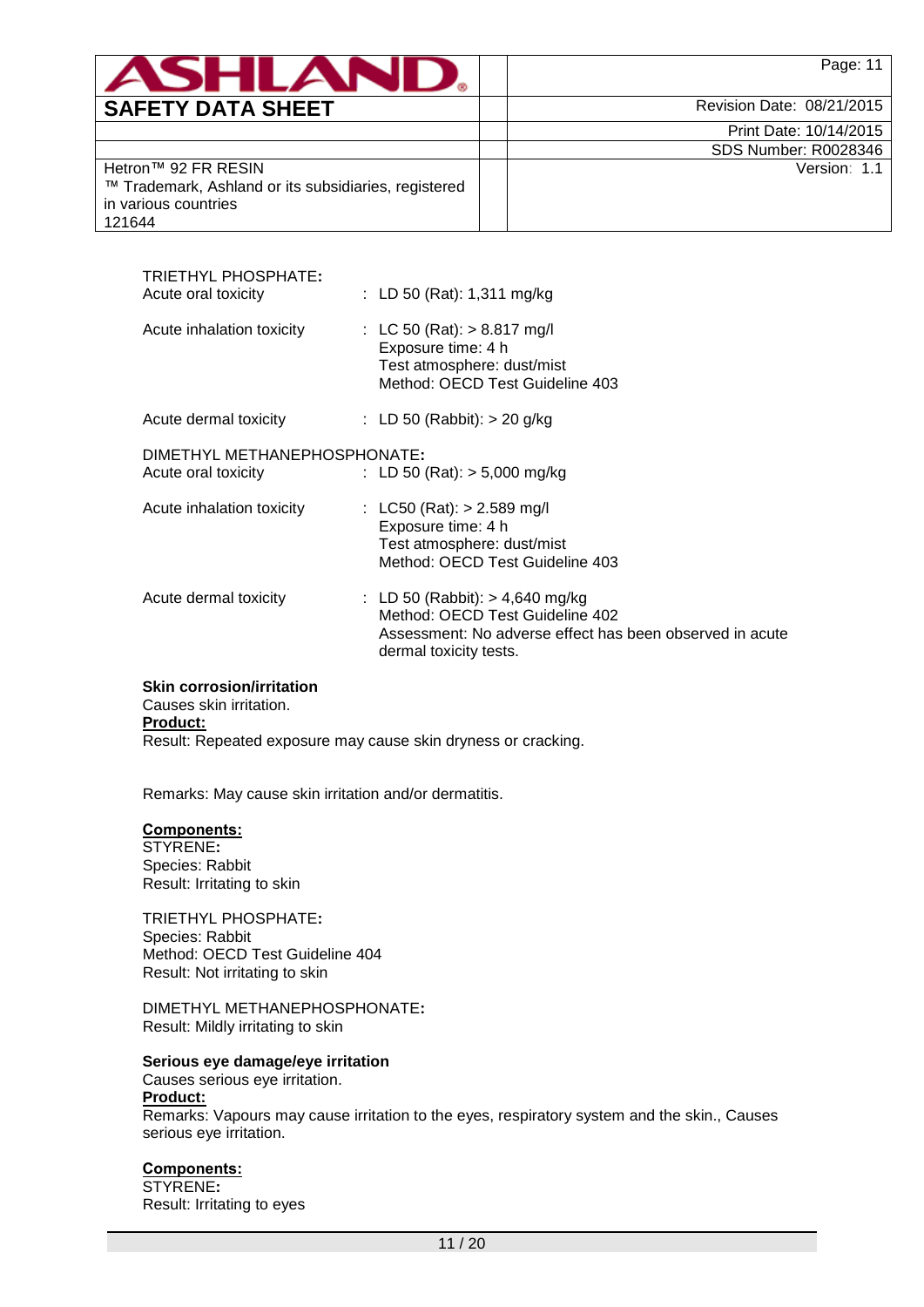|                          | Page:                     |
|--------------------------|---------------------------|
| <b>SAFETY DATA SHEET</b> | Revision Date: 08/21/2015 |

|                                                                                                                                                                                                                        |                                                                              | Print Date: 10/14/2015                                                                                                       |
|------------------------------------------------------------------------------------------------------------------------------------------------------------------------------------------------------------------------|------------------------------------------------------------------------------|------------------------------------------------------------------------------------------------------------------------------|
|                                                                                                                                                                                                                        |                                                                              | SDS Number: R0028346                                                                                                         |
| Hetron™ 92 FR RESIN<br>™ Trademark, Ashland or its subsidiaries, registered<br>in various countries<br>121644                                                                                                          |                                                                              | Version: 1.1                                                                                                                 |
|                                                                                                                                                                                                                        |                                                                              |                                                                                                                              |
|                                                                                                                                                                                                                        |                                                                              | Remarks: Vapour during processing may be irritating to the respiratory tract and to the eyes.                                |
| <b>TRIETHYL PHOSPHATE:</b><br>Species: Rabbit<br>Result: Irritating to eyes<br>Method: OECD Test Guideline 405                                                                                                         |                                                                              |                                                                                                                              |
| DIMETHYL METHANEPHOSPHONATE:<br>Result: Irritating to eyes                                                                                                                                                             |                                                                              |                                                                                                                              |
| <b>Respiratory or skin sensitisation</b><br>Skin sensitisation: Not classified based on available information.<br>Respiratory sensitisation: Not classified based on available information.<br>Components:<br>STYRENE: |                                                                              |                                                                                                                              |
| Exposure routes: Skin contact<br>Species: Guinea pig<br>Assessment: Does not cause skin sensitisation.<br>Result: negative                                                                                             |                                                                              |                                                                                                                              |
| Exposure routes: inhalation (vapour)<br>Species: Humans<br>Assessment: Does not cause respiratory sensitisation.<br>Result: negative                                                                                   |                                                                              |                                                                                                                              |
| DIMETHYL METHANEPHOSPHONATE:<br>Test Type: Maximisation Test (GPMT)<br>Species: Guinea pig<br>Assessment: Did not cause sensitisation on laboratory animals.                                                           |                                                                              |                                                                                                                              |
| <b>Germ cell mutagenicity</b><br>May cause genetic defects.<br>Components:                                                                                                                                             |                                                                              |                                                                                                                              |
| DIMETHYL METHANEPHOSPHONATE:                                                                                                                                                                                           |                                                                              |                                                                                                                              |
| Genotoxicity in vitro                                                                                                                                                                                                  | : Test Type: in vitro assay                                                  | Result: Positive results were obtained in some in vitro tests.                                                               |
| Genotoxicity in vivo                                                                                                                                                                                                   | : Test Type: dominant lethal test<br>Test species: Mouse<br>Result: positive |                                                                                                                              |
| Germ cell mutagenicity-<br>Assessment                                                                                                                                                                                  |                                                                              | : In vivo tests showed mutagenic effects                                                                                     |
| Carcinogenicity<br>Not classified based on available information.                                                                                                                                                      |                                                                              |                                                                                                                              |
| <b>Product:</b><br>Carcinogenicity -<br>Assessment                                                                                                                                                                     |                                                                              | : Styrene has been tested for carcinogenicity in rats and mice.<br>Styrene caused lung tumors in mice only. These tumors are |

# **Reproductive toxicity**

Suspected of damaging fertility or the unborn child.

not considered to be relevant to humans.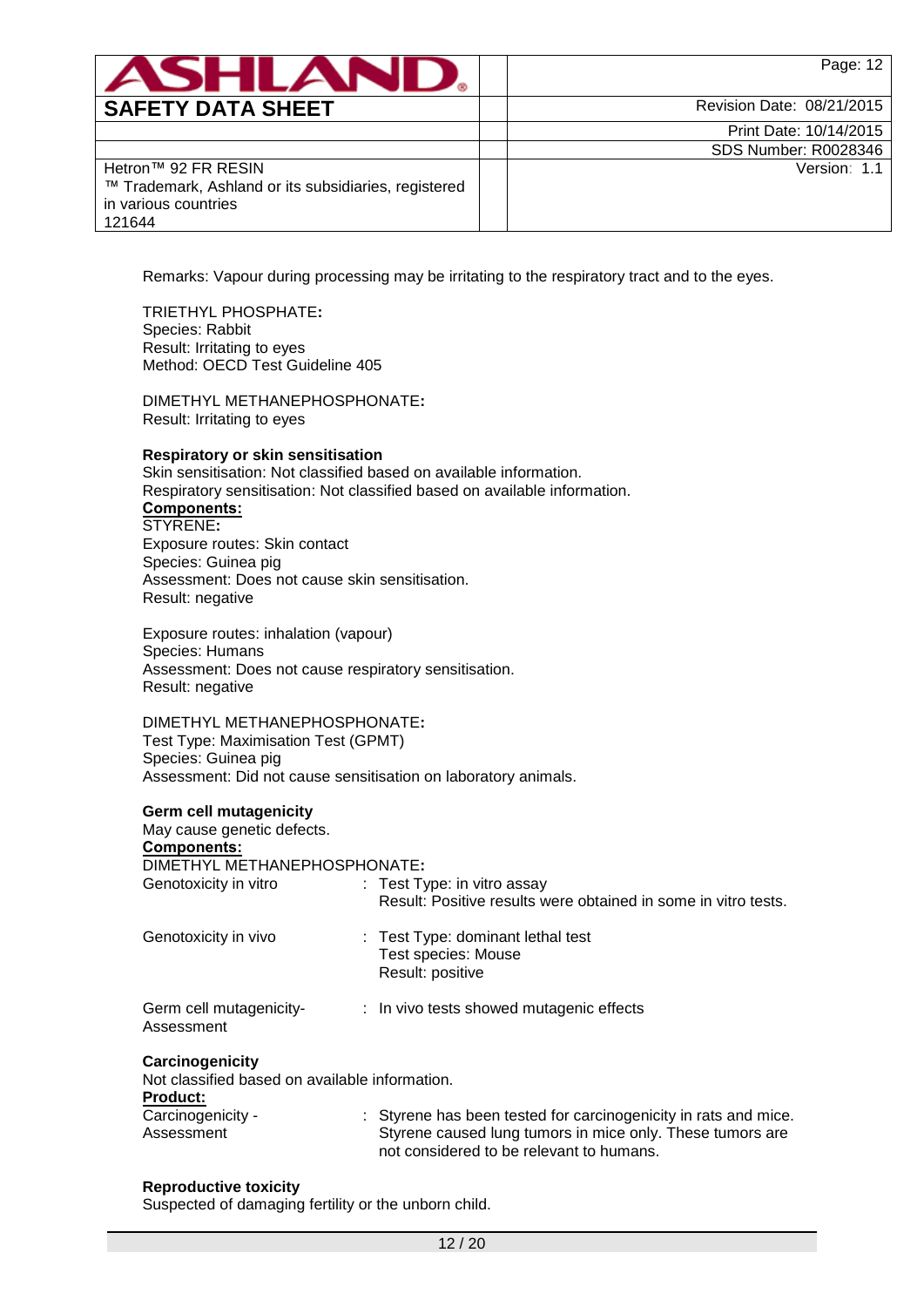**SAFETY DATA SHEET**  $\vert$   $\vert$   $\vert$  Revision Date: 08/21/2015

| Print Date: 10/14/2015 |
|------------------------|
| SDS Number: R0028346   |
|                        |

Version: 1.1

Hetron™ 92 FR RESIN ™ Trademark, Ashland or its subsidiaries, registered in various countries 121644

# **Components:**

DIMETHYL METHANEPHOSPHONATE**:** Reproductive toxicity - : Some evidence of adverse effects on sexual function and Assessment fertility, based on animal experiments.

**STOT - single exposure** May cause respiratory irritation. **Components:** STYRENE**:** Assessment: May cause respiratory irritation.

## **STOT - repeated exposure**

Causes damage to organs (Auditory system) through prolonged or repeated exposure if inhaled. **Components:** STYRENE**:**

Exposure routes: inhalation (vapour) Target Organs: Auditory system Assessment: Causes damage to organs through prolonged or repeated exposure.

# **Repeated dose toxicity**

**Components:**

STYRENE**:** Species: Human 85 mg/m3 Application Route: inhalation (vapour)

Species: Human 615 mg/kg Application Route: Skin contact

## **Aspiration toxicity**

Not classified based on available information. **Components:** STYRENE**:** May be fatal if swallowed and enters airways.

## **Further information**

## **Product:**

Remarks: Solvents may degrease the skin.

| Carcinogenicity:<br><b>IARC</b> | Group 2B: Possibly carcinogenic to humans                                                                                                         |                |  |
|---------------------------------|---------------------------------------------------------------------------------------------------------------------------------------------------|----------------|--|
|                                 | <b>STYRENE</b>                                                                                                                                    | 100-42-5       |  |
| <b>OSHA</b>                     | No component of this product present at levels greater than or<br>equal to 0.1% is identified as a carcinogen or potential<br>carcinogen by OSHA. |                |  |
| <b>NTP</b>                      | Reasonably anticipated to be a human carcinogen                                                                                                   |                |  |
|                                 | <b>STYRENE</b>                                                                                                                                    | $100 - 42 - 5$ |  |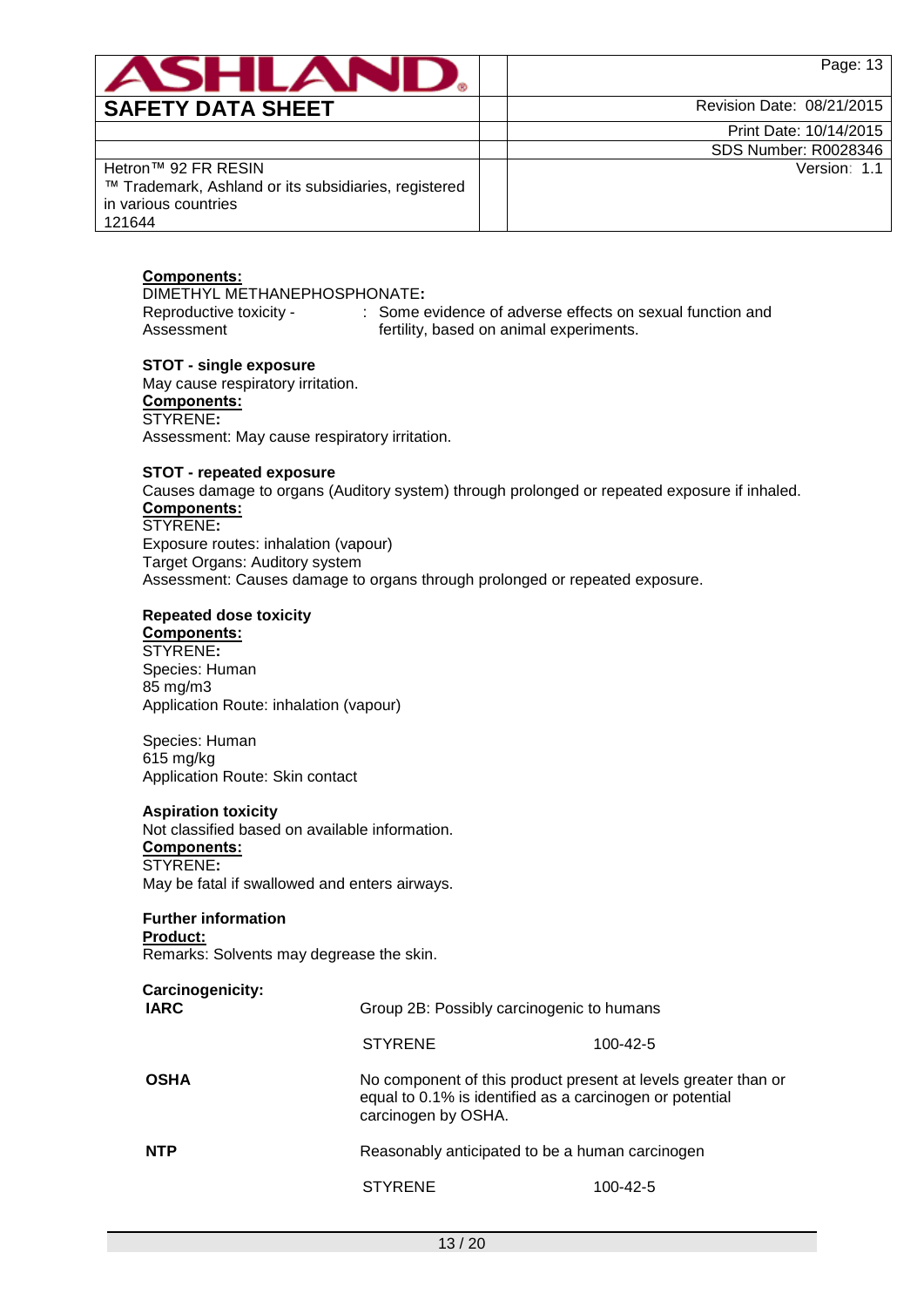| ANHI AI                                                                                                       | Page: 14                  |
|---------------------------------------------------------------------------------------------------------------|---------------------------|
| <b>SAFETY DATA SHEET</b>                                                                                      | Revision Date: 08/21/2015 |
|                                                                                                               | Print Date: 10/14/2015    |
|                                                                                                               | SDS Number: R0028346      |
| Hetron™ 92 FR RESIN<br>™ Trademark, Ashland or its subsidiaries, registered<br>in various countries<br>121644 | Version: 1.1              |

# **SECTION 12. ECOLOGICAL INFORMATION**

**Ecotoxicity**

| Components:<br>STYRENE:                                                      |                                                                                                                           |
|------------------------------------------------------------------------------|---------------------------------------------------------------------------------------------------------------------------|
| Toxicity to fish                                                             | : LC 50 (Pimephales promelas (fathead minnow)): 4.02 mg/l<br>Exposure time: 96 h                                          |
| Toxicity to daphnia and other<br>aquatic invertebrates                       | : EC 50 (Water flea (Daphnia magna)): 4.7 mg/l<br>Exposure time: 48 h                                                     |
| Toxicity to algae                                                            | : ErC50 (Pseudokirchneriella subcapitata (green algae)): 4.9<br>mg/l<br>Exposure time: 72 h                               |
| Toxicity to daphnia and other<br>aquatic invertebrates<br>(Chronic toxicity) | : NOEC (Water flea (Daphnia magna)): 1.01 mg/l<br>Exposure time: 21 d                                                     |
| Toxicity to bacteria                                                         | : EC 50 (activated sludge): ca. 500 mg/l<br>Exposure time: 0.5 h                                                          |
| Toxicity to soil dwelling<br>organisms                                       | : NOEC (Eisenia fetida (earthworms)): 34 mg/kg<br>Exposure time: 14 d<br>Method: OECD Test Guideline 207                  |
| TRIETHYL PHOSPHATE:                                                          |                                                                                                                           |
| Toxicity to fish                                                             | : LC 50 (Fathead minnow (Pimephales promelas)): > 100 mg/l<br>Exposure time: 96 h<br>Method: Static<br>Remarks: Mortality |
| Toxicity to daphnia and other<br>aquatic invertebrates                       | : LC 50 (Water flea (Daphnia magna)): > 100 mg/l<br>Exposure time: 96 h<br>Method: Static<br><b>Remarks: Mortality</b>    |
| <b>Persistence and degradability</b>                                         |                                                                                                                           |
| <b>Components:</b><br>STYRENE:                                               |                                                                                                                           |
| Biodegradability                                                             | : Result: Readily biodegradable<br>Biodegradation: > 60 %<br>Exposure time: 10 d                                          |
| <b>Bioaccumulative potential</b>                                             |                                                                                                                           |

## **Components:**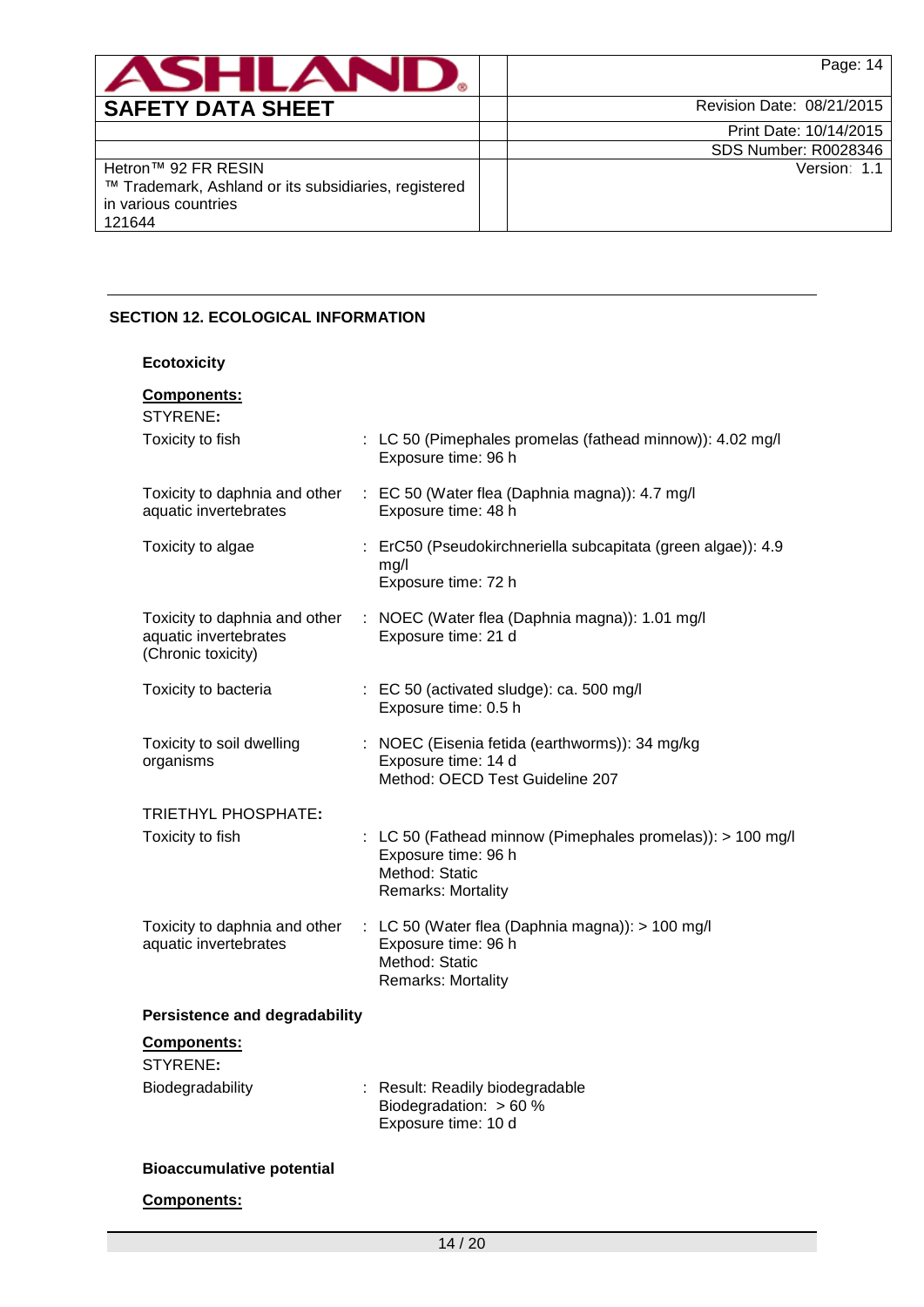|                          | Page:                     |
|--------------------------|---------------------------|
| <b>SAFETY DATA SHEET</b> | Revision Date: 08/21/2015 |

| Print Date: 10/14/2015 |
|------------------------|
| SDS Number: R0028346   |

Version: 1.1

| Hetron™ 92 FR RESIN                                  |
|------------------------------------------------------|
| ™ Trademark, Ashland or its subsidiaries, registered |
| in various countries                                 |
| 121644                                               |

| STYRENE:<br><b>Bioaccumulation</b>                                              | : Bioconcentration factor (BCF): $<$ 100                                                                                                                                                  |
|---------------------------------------------------------------------------------|-------------------------------------------------------------------------------------------------------------------------------------------------------------------------------------------|
| Partition coefficient: n-<br>octanol/water                                      | : $log Pow: 2.96 (25 °C)$                                                                                                                                                                 |
| TRIETHYL PHOSPHATE:<br>Partition coefficient: n-<br>octanol/water               | $:$ log Pow: 0.80                                                                                                                                                                         |
| <b>Mobility in soil</b><br><b>Components:</b><br>STYRENE:<br>Distribution among | : $Koc: 352$                                                                                                                                                                              |
| environmental compartments<br>Other adverse effects                             |                                                                                                                                                                                           |
| Product:<br>Additional ecological<br>information                                | : An environmental hazard cannot be excluded in the event of<br>unprofessional handling or disposal., Toxic to aquatic life.                                                              |
| <b>Components:</b><br>STYRENE:<br>Results of PBT and vPvB<br>assessment         | : This substance is not considered to be persistent,<br>bioaccumulating and toxic (PBT). This substance is not<br>considered to be very persistent and very bioaccumulating<br>$(vPvB)$ . |

# **SECTION 13. DISPOSAL CONSIDERATIONS**

| <b>Disposal methods</b> |                                                                                                                                                                                                                                                                 |
|-------------------------|-----------------------------------------------------------------------------------------------------------------------------------------------------------------------------------------------------------------------------------------------------------------|
| General advice          | : The product should not be allowed to enter drains, water<br>courses or the soil.<br>Do not contaminate ponds, waterways or ditches with<br>chemical or used container.<br>Send to a licensed waste management company.                                        |
|                         | Dispose of in accordance with all applicable local, state and<br>federal regulations.                                                                                                                                                                           |
| Contaminated packaging  | : Empty remaining contents.<br>Dispose of as unused product.<br>Empty containers should be taken to an approved waste<br>handling site for recycling or disposal.<br>Do not re-use empty containers.<br>Do not burn, or use a cutting torch on, the empty drum. |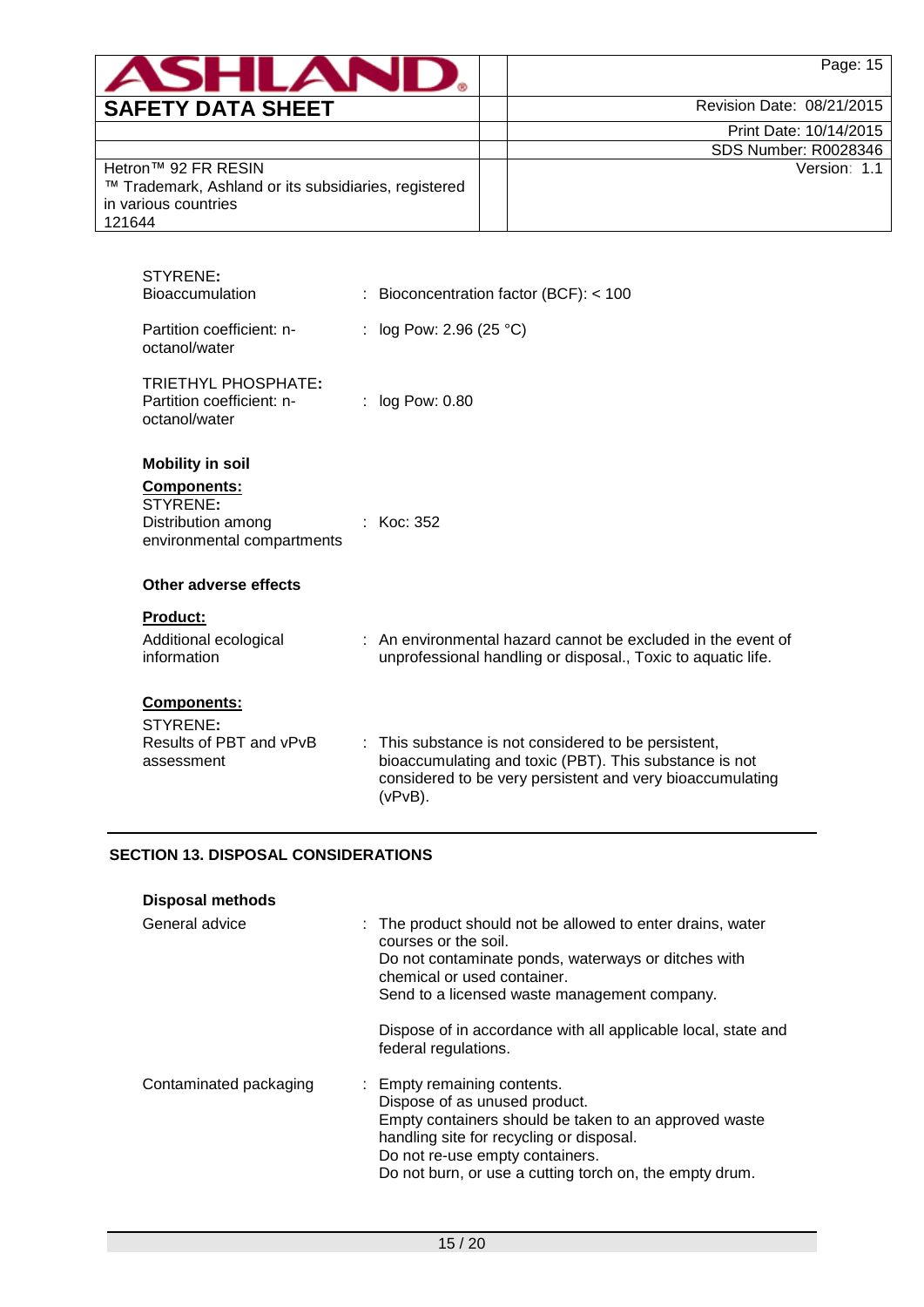| ASH<br><b>A</b>                                                                                               | Page: 16                    |
|---------------------------------------------------------------------------------------------------------------|-----------------------------|
| <b>SAFETY DATA SHEET</b>                                                                                      | Revision Date: 08/21/2015   |
|                                                                                                               | Print Date: 10/14/2015      |
|                                                                                                               | <b>SDS Number: R0028346</b> |
| Hetron™ 92 FR RESIN<br>™ Trademark, Ashland or its subsidiaries, registered<br>in various countries<br>121644 | Version: 1.1                |

## **SECTION 14. TRANSPORT INFORMATION**

## **International transport regulations**

## **REGULATION**

| .                |                             |                         |                              |                                |                                                   |
|------------------|-----------------------------|-------------------------|------------------------------|--------------------------------|---------------------------------------------------|
| <b>ID NUMBER</b> | <b>PROPER SHIPPING NAME</b> | *HAZARD<br><b>CLASS</b> | <b>SUBSIDIARY</b><br>HAZARDS | <b>PACKING</b><br><b>GROUP</b> | <b>MARINE</b><br><b>POLLUTANT</b><br>QTY.<br>LTD. |

## **U.S. DOT - ROAD**

|     | $\frac{1}{2}$ |         |  |       |  |  |  |  |
|-----|---------------|---------|--|-------|--|--|--|--|
| UN. |               | יי<br>. |  | .<br> |  |  |  |  |
|     |               |         |  |       |  |  |  |  |

# **U.S. DOT - RAIL**

| ' INi | - - - - - -<br>. ושוי<br>ווהחו<br>. | <b>Contract Contract</b><br>. |  |
|-------|-------------------------------------|-------------------------------|--|
|       |                                     |                               |  |

## **U.S. DOT - INLAND WATERWAYS**

| 'IN | oτ<br>- - - | TIOL<br>.<br>5511<br>. | .<br>. |  |
|-----|-------------|------------------------|--------|--|
|     |             |                        |        |  |

## **TRANSPORT CANADA - ROAD**

| UN | $\sim$<br>ooc | $ 0.1100011$<br><b>SOLUTION</b><br>$-$<br>RESIN |  |  |
|----|---------------|-------------------------------------------------|--|--|
|    |               |                                                 |  |  |

# **TRANSPORT CANADA - RAIL**

| UN | 000<br>86c | <b>RESIN SOLUTION</b> | <br>Ш |  |
|----|------------|-----------------------|-------|--|
|    |            |                       |       |  |

## **TRANSPORT CANADA - INLAND WATERWAYS**

| UN | .JN<br>√lN. |  |  |
|----|-------------|--|--|
|    |             |  |  |

## **INTERNATIONAL MARITIME DANGEROUS GOODS**

| UN | 000<br>1866 | ्र RESIN <sup>e∩</sup><br><b>JTION</b><br><b>RESIN SULUTIUN</b> | .<br> |  |
|----|-------------|-----------------------------------------------------------------|-------|--|
|    |             |                                                                 |       |  |

# **INTERNATIONAL AIR TRANSPORT ASSOCIATION - CARGO**

| UN | $\sim$<br>ooc | 2211111222<br>Resir<br>solution<br>_ _ _ _ _<br>$  -$ | .<br> |  |
|----|---------------|-------------------------------------------------------|-------|--|
|    |               |                                                       |       |  |

## **INTERNATIONAL AIR TRANSPORT ASSOCIATION - PASSENGER**

| UN | 1866 | solution<br><b>Resin</b> | .<br>ш. |  |
|----|------|--------------------------|---------|--|
|    |      |                          |         |  |

#### **MEXICAN REGULATION FOR THE LAND TRANSPORT OF HAZARDOUS MATERIALS AND WASTES**

| UN | 1866 | SOLUCIONES DE<br>RESINA, |  |
|----|------|--------------------------|--|
|    |      |                          |  |

## **\*ORM = ORM-D, CBL = COMBUSTIBLE LIQUID**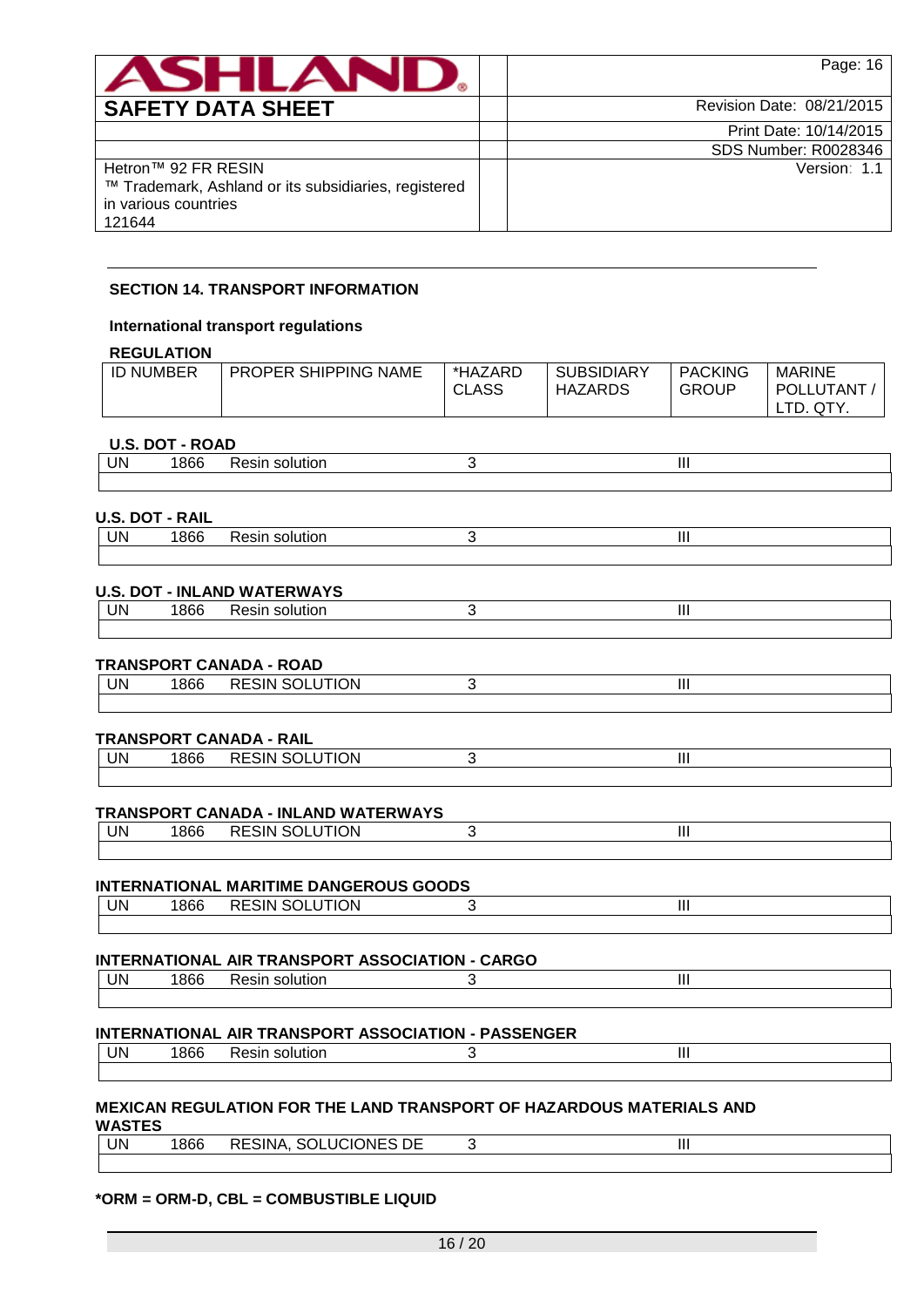|                                                                                                               | Page: 17                    |
|---------------------------------------------------------------------------------------------------------------|-----------------------------|
| <b>SAFETY DATA SHEET</b>                                                                                      | Revision Date: 08/21/2015   |
|                                                                                                               | Print Date: 10/14/2015      |
|                                                                                                               | <b>SDS Number: R0028346</b> |
| Hetron™ 92 FR RESIN<br>™ Trademark, Ashland or its subsidiaries, registered<br>in various countries<br>121644 | Version: 1.1                |

| Marine pollutant | no |
|------------------|----|
|                  |    |

Dangerous goods descriptions (if indicated above) may not reflect quantity, end-use or region-specific exceptions that can be applied. Consult shipping documents for descriptions that are specific to the shipment.

# **SECTION 15. REGULATORY INFORMATION**

# **EPCRA - Emergency Planning and Community Right-to-Know Act**

## **CERCLA Reportable Quantity**

| Components                   | CAS-No.                                                                                                                           | Component RQ<br>(lbs) | Calculated product RQ<br>(lbs)                                                                                             |
|------------------------------|-----------------------------------------------------------------------------------------------------------------------------------|-----------------------|----------------------------------------------------------------------------------------------------------------------------|
| <b>STYRENE</b>               | 100-42-5                                                                                                                          | 1000                  | 3099.247193                                                                                                                |
| SARA 311/312 Hazards         | : Reactivity Hazard<br><b>Chronic Health Hazard</b><br><b>Acute Health Hazard</b><br><b>Fire Hazard</b>                           |                       |                                                                                                                            |
| <b>SARA 313 Component(s)</b> | <b>STYRENE</b>                                                                                                                    | 100-42-5              | 32.26 %                                                                                                                    |
| <b>California Prop 65</b>    | WARNING! This product contains a chemical known to the<br>State of California to cause cancer.<br><b>BENZENE</b><br>$71 - 43 - 2$ |                       |                                                                                                                            |
|                              | <b>FORMALDEHYDE</b>                                                                                                               | $50-00-0$             |                                                                                                                            |
|                              | 1,4-DIOXANE                                                                                                                       | 123-91-1              |                                                                                                                            |
|                              | <b>ACETALDEHYDE</b>                                                                                                               | 75-07-0               |                                                                                                                            |
|                              | ETHYLENE OXIDE                                                                                                                    | $75 - 21 - 8$         |                                                                                                                            |
|                              | harm.                                                                                                                             |                       | WARNING: This product contains a chemical known to the<br>State of California to cause birth defects or other reproductive |
|                              | <b>BENZENE</b>                                                                                                                    | $71-43-2$             |                                                                                                                            |
|                              | <b>TOLUENE</b>                                                                                                                    | 108-88-3              |                                                                                                                            |
|                              | ETHYLENE OXIDE                                                                                                                    | $75 - 21 - 8$         |                                                                                                                            |
|                              |                                                                                                                                   |                       |                                                                                                                            |

**The components of this product are reported in the following inventories:** TSCA : On TSCA Inventory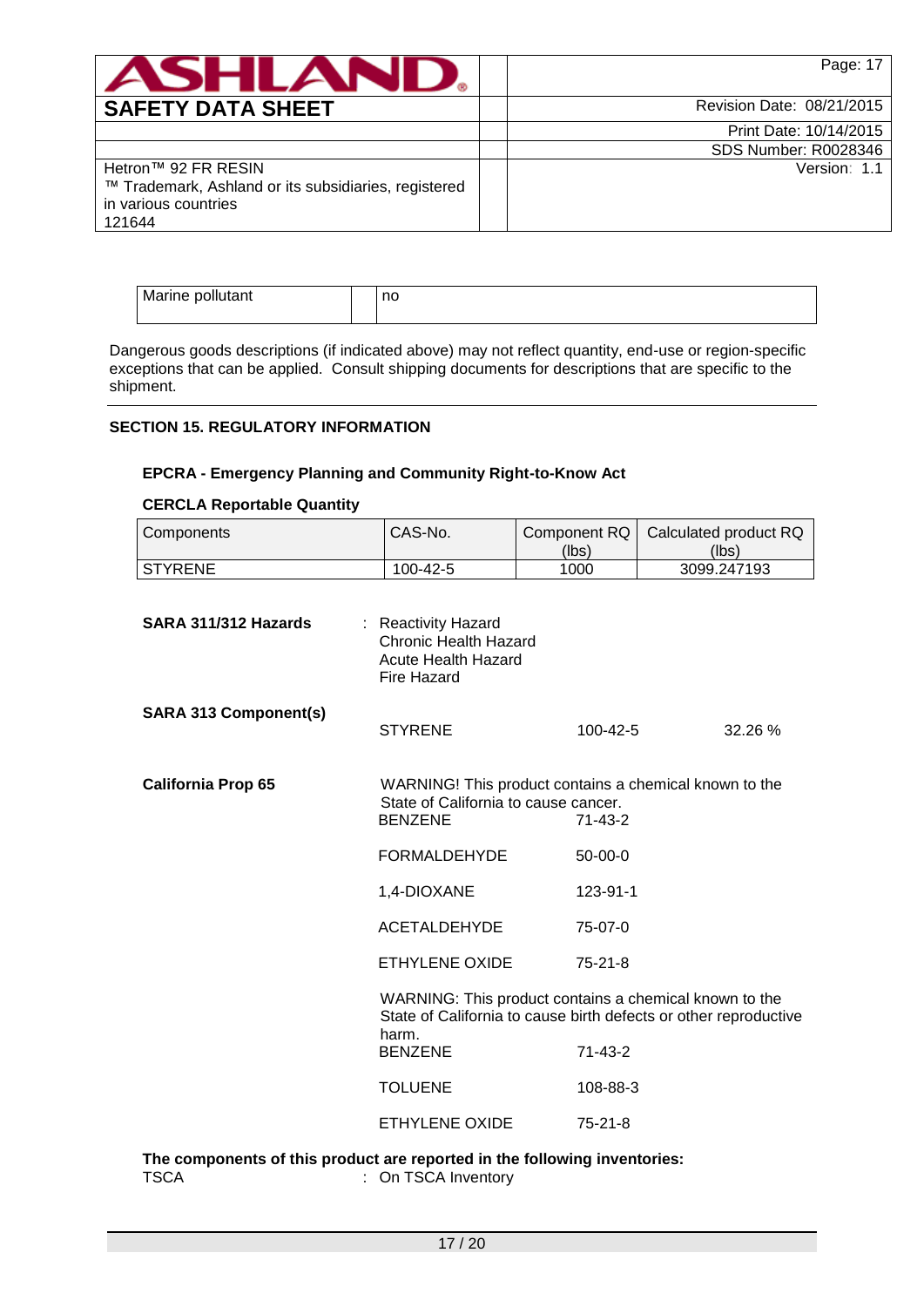| <b>SAFETY DATA SHEET</b> |  |
|--------------------------|--|

Version: 1.1

Revision Date: 08/21/2015

Print Date: 10/14/2015 SDS Number: R0028346

| Hetron™ 92 FR RESIN                                  |
|------------------------------------------------------|
| ™ Trademark, Ashland or its subsidiaries, registered |
| in various countries                                 |
| 121644                                               |

| : This product contains the following components listed on the<br>Canadian NDSL. All other components are on the Canadian |
|---------------------------------------------------------------------------------------------------------------------------|
|                                                                                                                           |
|                                                                                                                           |
| : On the inventory, or in compliance with the inventory                                                                   |
|                                                                                                                           |
| : On the inventory, or in compliance with the inventory                                                                   |
|                                                                                                                           |

## **Inventories**

AICS (Australia), DSL (Canada), IECSC (China), REACH (European Union), ENCS (Japan), ISHL (Japan), KECI (Korea), NZIoC (New Zealand), PICCS (Philippines), TSCA (USA)

## **SECTION 16. OTHER INFORMATION**

# **Further information**

Revision Date: 08/21/2015



## **NFPA Flammable and Combustible Liquids Classification** Flammable Liquid Class IC

## **Full text of H-Statements referred to under sections 2 and 3.**

| H226 | Flammable liquid and vapor.                   |
|------|-----------------------------------------------|
| H302 | Harmful if swallowed.                         |
| H303 | May be harmful if swallowed.                  |
| H304 | May be fatal if swallowed and enters airways. |
| H315 | Causes skin irritation.                       |
|      |                                               |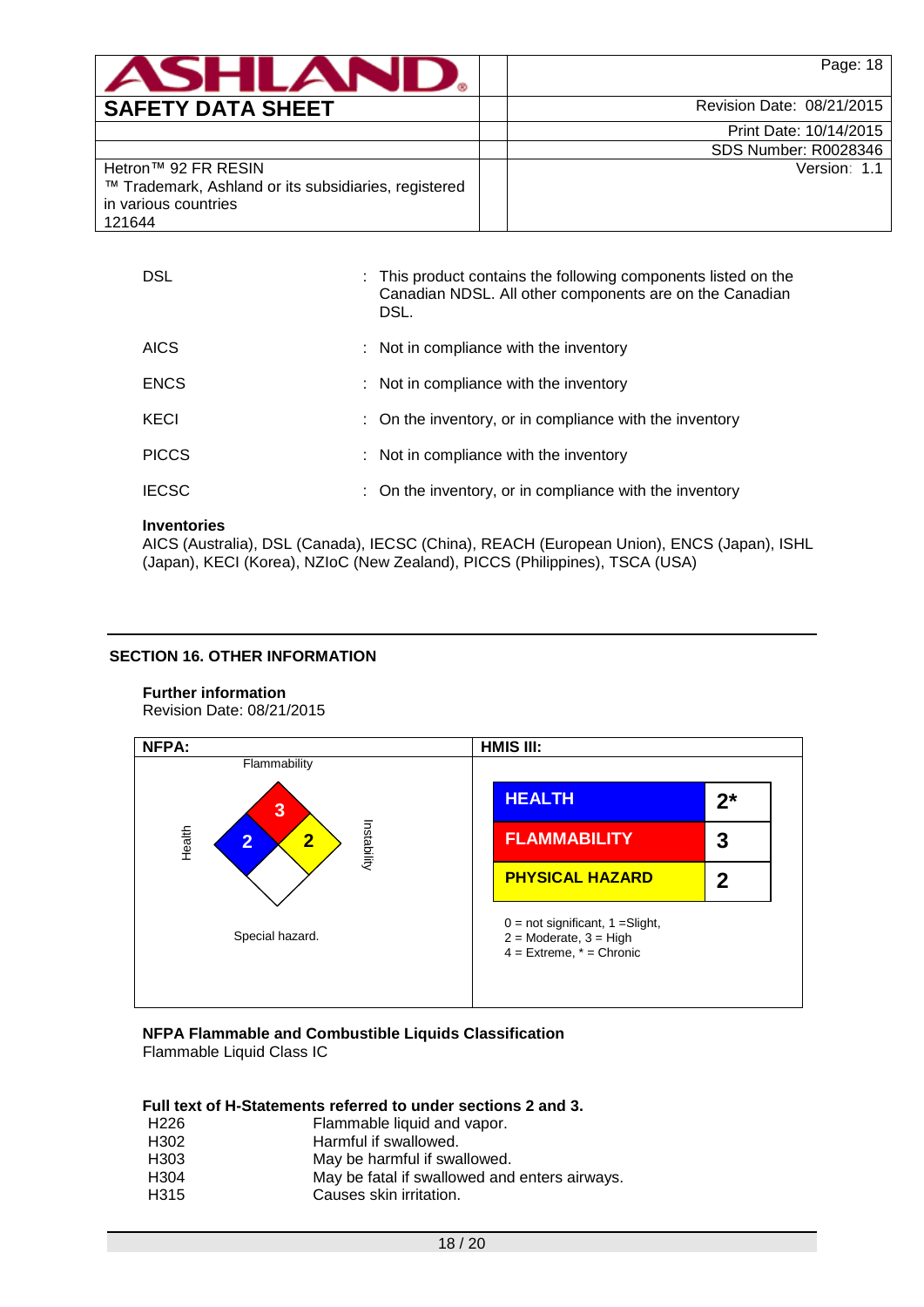

Print Date: 10/14/2015 SDS Number: R0028346

Version: 1.1

| Hetron™ 92 FR RESIN                                  |
|------------------------------------------------------|
| ™ Trademark, Ashland or its subsidiaries, registered |
| in various countries                                 |
| 121644                                               |

| H <sub>319</sub> | Causes serious eye irritation.                                                |
|------------------|-------------------------------------------------------------------------------|
| H332             | Harmful if inhaled.                                                           |
| H333             | May be harmful if inhaled.                                                    |
| H335             | May cause respiratory irritation.                                             |
| H340             | May cause genetic defects.                                                    |
| H361             | Suspected of damaging fertility or the unborn child.                          |
| H361f            | Suspected of damaging fertility.                                              |
| H372             | Causes damage to organs through prolonged or repeated exposure if<br>inhaled. |

Sources of key data used to compile the Safety Data Sheet Ashland internal data including own and sponsored test reports The UNECE administers regional agreements implementing harmonised classification for labelling (GHS) and transport.

The information accumulated herein is believed to be accurate but is not warranted to be whether originating with the company or not. Recipients are advised to confirm in advance of need that the information is current, applicable, and suitable to their circumstances. This SDS has been prepared by Ashland's Environmental Health and Safety Department (1-800-325-3751).

List of abbreviations and acronyms that could be, but not necessarily are, used in this safety data sheet :

ACGIH : American Conference of Industrial Hygienists

BEI : Biological Exposure Index

CAS : Chemical Abstracts Service (Division of the American Chemical Society).

CMR : Carcinogenic, Mutagenic or Toxic for Reproduction

FG : Food grade

GHS : Globally Harmonized System of Classification and Labeling of Chemicals.

H-statement : Hazard Statement

IATA : International Air Transport Association.

IATA-DGR : Dangerous Goods Regulation by the "International Air Transport Association" (IATA).

ICAO : International Civil Aviation Organization

ICAO-TI (ICAO) : Technical Instructions by the "International Civil Aviation Organization"

IMDG : International Maritime Code for Dangerous Goods

ISO : International Organization for Standardization

logPow : octanol-water partition coefficient

LCxx : Lethal Concentration, for xx percent of test population

LDxx : Lethal Dose, for xx percent of test population.

ICxx : Inhibitory Concentration for xx of a substance

Ecxx : Effective Concentration of xx

N.O.S.: Not Otherwise Specified

OECD : Organization for Economic Co-operation and Development

OEL : Occupational Exposure Limit

P-Statement : Precautionary Statement

PBT : Persistent , Bioaccumulative and Toxic

PPE : Personal Protective Equipment

STEL : Short-term exposure limit

STOT : Specific Target Organ Toxicity

TLV : Threshold Limit Value